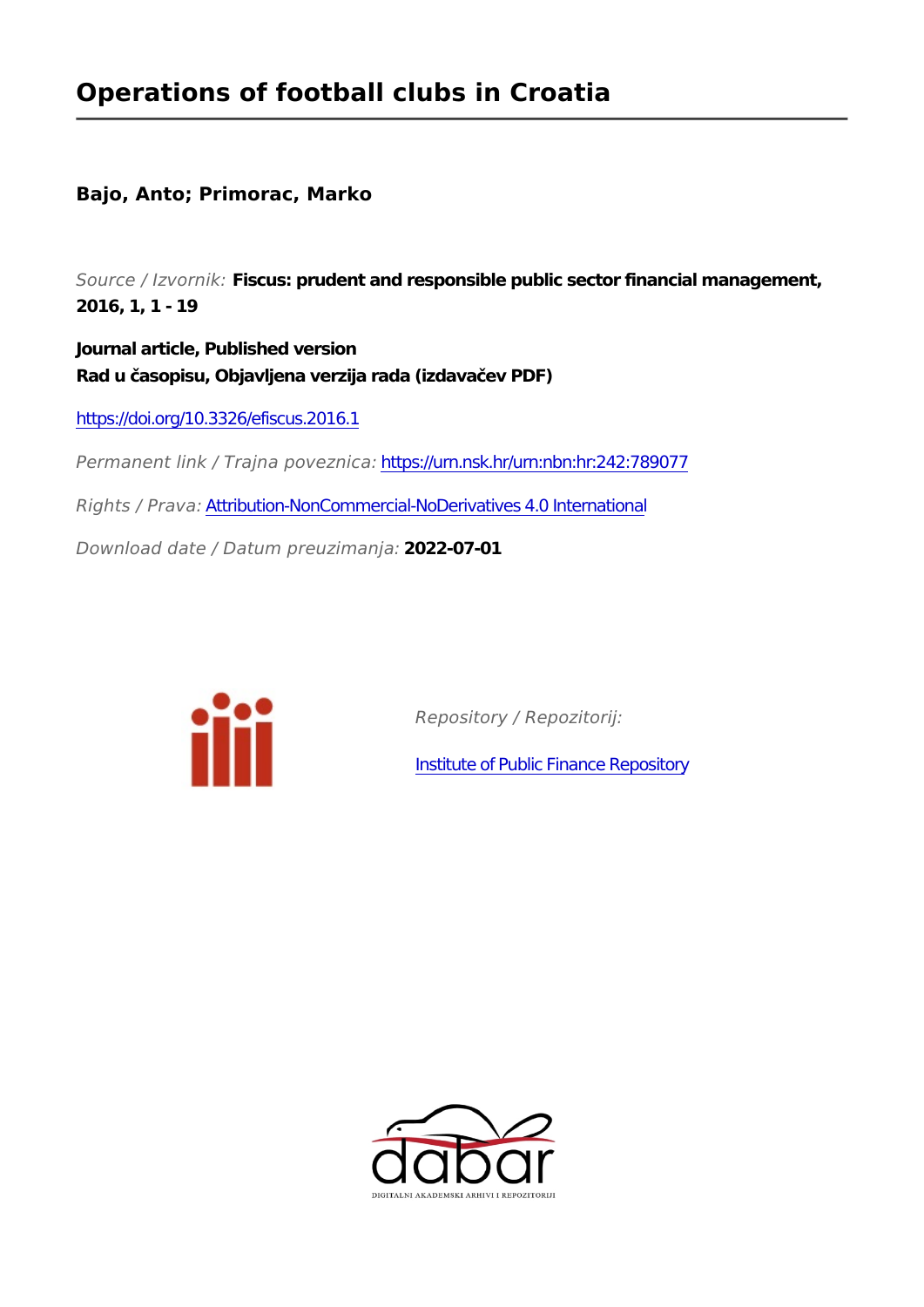iii

Institute of **Public Finance** 

# FISCUS

Prudent and responsible public sector financial management

### Operations of football clubs in Croatia

No. 1 February 2016 doi: [10.3326/efiscus.2016.1](http://dx.doi.org/10.3326/efiscus.2016.1)  ISSN 1849-9317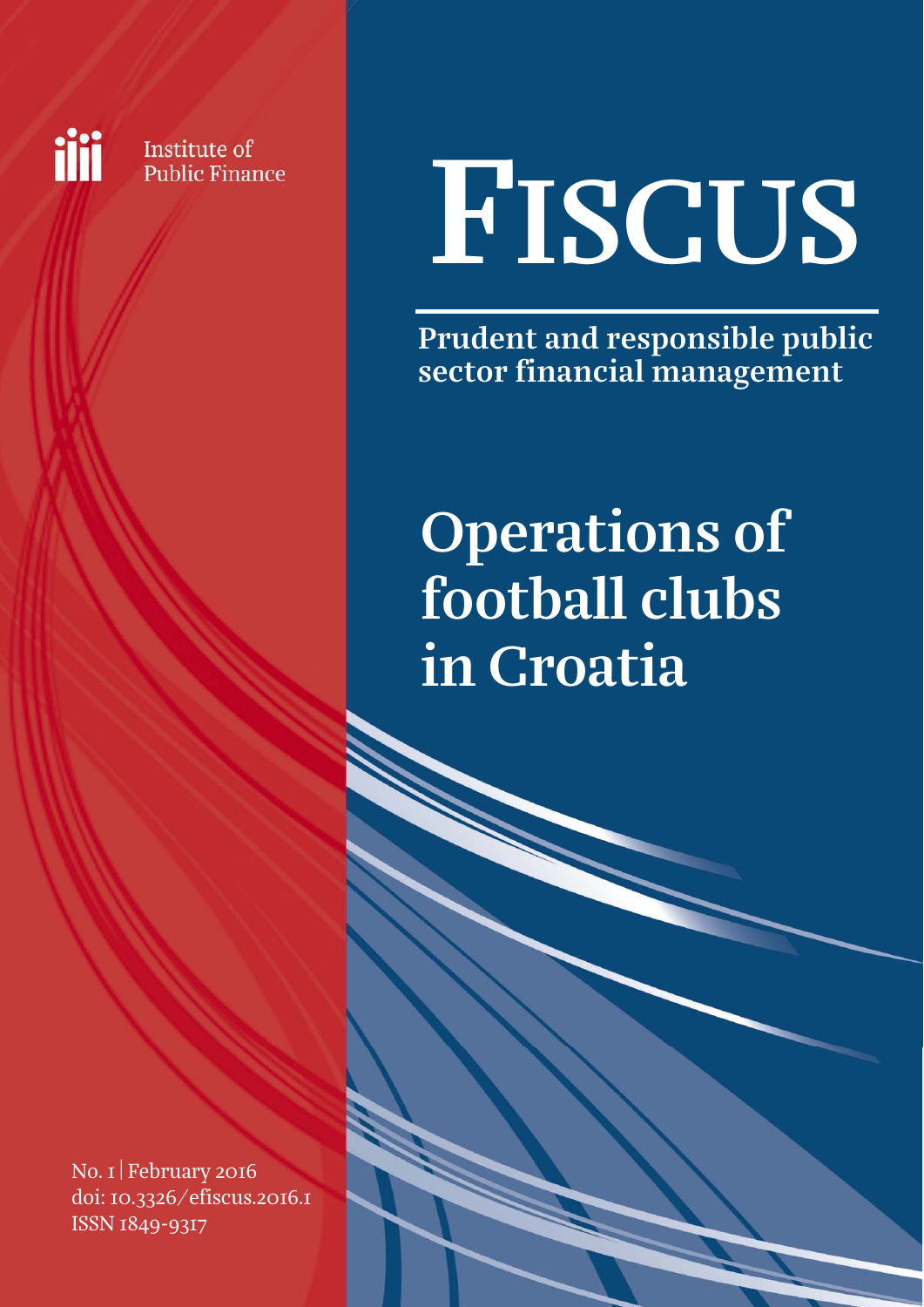Anto Bajo, Institute of Public Finance Marko Primorac, Faculty of Economics and Business, Zagreb

### Operations of football clubs in Croatia

*Football has undergone a gradual transformation, from a game, a sport and a popular social phenomenon to a market activity attracting significant foreign investment all over the world. Clubs are increasingly investing in the transfer of players which is why this sector commands the attention of economic and fiscal systems. There is a set of dilemmas relating to the legal status of football clubs, their accounting policies and*  tax liabilities, but also the subsidies they receive from the public sector. It is reasonable to wonder to what *extent football has remained in the area of public - sporting and financial - interest and to what extent is it subject to private interests, driven by profit motives. To the extent they are dominated by private interests, football clubs should be deprived of their preferential tax treatment, significant public subsidies and other benefits enjoyed at the expense of the public sector.* 

#### Introduction

In Croatia there are currently seven football leagues. These are the first (I), second (II) and third (III) Croatian football leagues (cro. *Hrvatska nogometna liga* – HNL), and first, second, third and fourth county football leagues (cro. *Županijska nogometna liga* – ŽNL).1 This analysis encompasses clubs from the first and second HNL (according to the current schedule for the 2015/2016 season). HNL I includes 10, and HNL II 12 clubs.

The average number of players in the first league clubs is 32, the average age of players being 23.5 years, while the second league teams on average consist of 25 players, with an average age of 24 years (table 1). The average value of players in HNL I is about HRK 4m, the players of Dinamo Zagreb being the most expensive, and those of Inter Zaprešić the cheapest. The average value of second league players is about HRK 0.5m. The total market value of HNL II clubs is, therefore, only slightly higher than HRK 154m and that of HNL I nearly HRK 1.3bn. From a total of 319 players in HNL I, there are 78 foreign players, and in HNL II only 28 of a total of 300 players are foreign. This is logical since the clubs from the first league buy and sell the most players.



 $^{\mathrm{I}}$  At the end of the season, the last ranked team from the first league is relegated to the second league, while the champion of the second league is promoted directly to the first league. In addition, the second last placed team from the first league goes into playoffs with the second placed team from the second league to participate in the first league.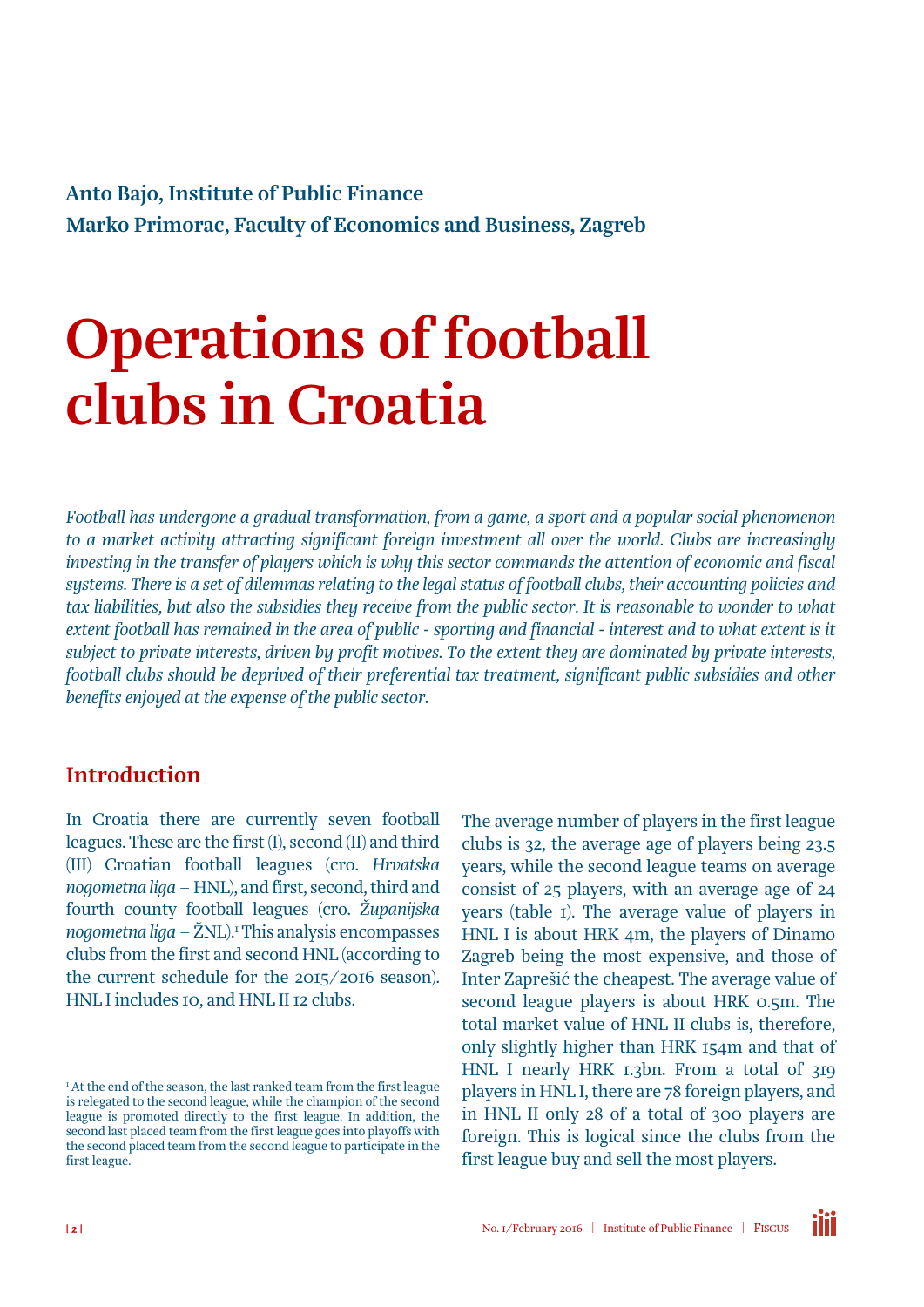

#### Table 1 Structure of HNL I and HNL II teams in 2015

| No.                     | <b>Football</b><br>club     | <b>Total</b><br>players | <b>Average</b><br>age | Foreign<br>players | <b>Total</b><br>market<br>value of<br>players<br>(mil. HRK) | <b>Average</b><br>market<br>value of<br>players<br>(mil. HRK) |
|-------------------------|-----------------------------|-------------------------|-----------------------|--------------------|-------------------------------------------------------------|---------------------------------------------------------------|
|                         | <b>HNLI</b>                 |                         |                       |                    |                                                             |                                                               |
| I                       | Dinamo                      | 4I                      | 23.8                  | 18                 | 415.12                                                      | 10.16                                                         |
| $\overline{\mathbf{c}}$ | Rijeka                      | 40                      | 25.1                  | I4                 | 265.22                                                      | 6.63                                                          |
| 3                       | Hajduk                      | 35                      | 22.9                  | 9                  | 181.21                                                      | 5.18                                                          |
| 4                       | Split                       | 32                      | 24.9                  | $\overline{4}$     | 94.78                                                       | 2.96                                                          |
| 5                       | Lokomotiva                  | 32                      | 22.8                  | 3                  | 70.89                                                       | 2.2I                                                          |
| 6                       | Slaven Belupo               | 3I                      | 24.7                  | 5                  | 58.76                                                       | <b>I.90</b>                                                   |
| 7                       | Istra 1961                  | 30                      | 24.6                  | $_{II}$            | 54.97                                                       | <b>I.83</b>                                                   |
| 8                       | Zagreb                      | 24                      | 22.8                  | 4                  | 54.21                                                       | 2.26                                                          |
| 9                       | Osijek                      | 3I                      | 24.4                  | 5                  | 45.49                                                       | I.47                                                          |
| IO                      | Inter Zaprešić              | 27                      | 23.3                  | $\overline{7}$     | 26.01                                                       | 0.96                                                          |
|                         | <b>TOTAL HNL I</b>          | 319                     | 23.5                  | 78                 | 1,257.49                                                    | 3.94                                                          |
|                         | <b>HNLII</b>                |                         |                       |                    |                                                             |                                                               |
| T                       | Zadar                       | 26                      | 27.1                  | $\overline{4}$     | 38.67                                                       | I.49                                                          |
| 2                       | Hrvatski<br>dragovoljac     | 27                      | 24.4                  | 5                  | 22.22                                                       | 0.82                                                          |
| 3                       | Gorica                      | 27                      | 25.7                  | I                  | 20.70                                                       | 0.77                                                          |
| $\overline{4}$          | Šibenik                     | 27                      | 24.9                  | I                  | 12.89                                                       | 0.48                                                          |
| 5                       | Dugopolje                   | 32                      | 23.9                  | 3                  | 10.08                                                       | 0.3I                                                          |
| 6                       | Rudeš                       | 29                      | 24.3                  | $\overline{2}$     | 9.86                                                        | 0.34                                                          |
| 7                       | Lučko                       | 30                      | 22.3                  | 3                  | 9.86                                                        | 0.33                                                          |
| 8                       | <b>Sesvete</b>              | 2I                      | 25.0                  | $\overline{2}$     | 9.33                                                        | 0.44                                                          |
| 9                       | Cibalia                     | 19                      | 23.3                  | $\overline{4}$     | 7.96                                                        | 0.42                                                          |
| IO                      | Imotski                     | 23                      | 26.3                  | I                  | 6.26                                                        | 0.27                                                          |
| $_{\rm II}$             | Segesta                     | 28                      | 24.9                  | 1                  | 4.93                                                        | O.I7                                                          |
| I <sub>2</sub>          | Dinamo II                   | $\;$ II                 | 19.7                  | I                  | I.52                                                        | 0.14                                                          |
|                         | <b>TOTAL HNL II</b>         | 300                     | 24.0                  | 28                 | 154.14                                                      | 0.5I                                                          |
|                         | <b>TOTAL HNL I &amp; II</b> | 619                     | 23.8                  | <b>106</b>         | 1,411.64                                                    | 2.28                                                          |

Note: The value of players is converted to HRK according to the according to the CNB middle exchange rate as of July 1, 2015 of 7.582113 HRK for 1 euro

Source: <www.transfermarkt.co.uk>

From the 1995/96 to the 2015/16 season, the ten clubs with the highest profits from transfers have completed from a total of 448 (Varaždin) to 906

(Dinamo) transactions (table 2). Net earnings from the transfer of players for Dinamo in the past twenty years reached over HRK 1bn.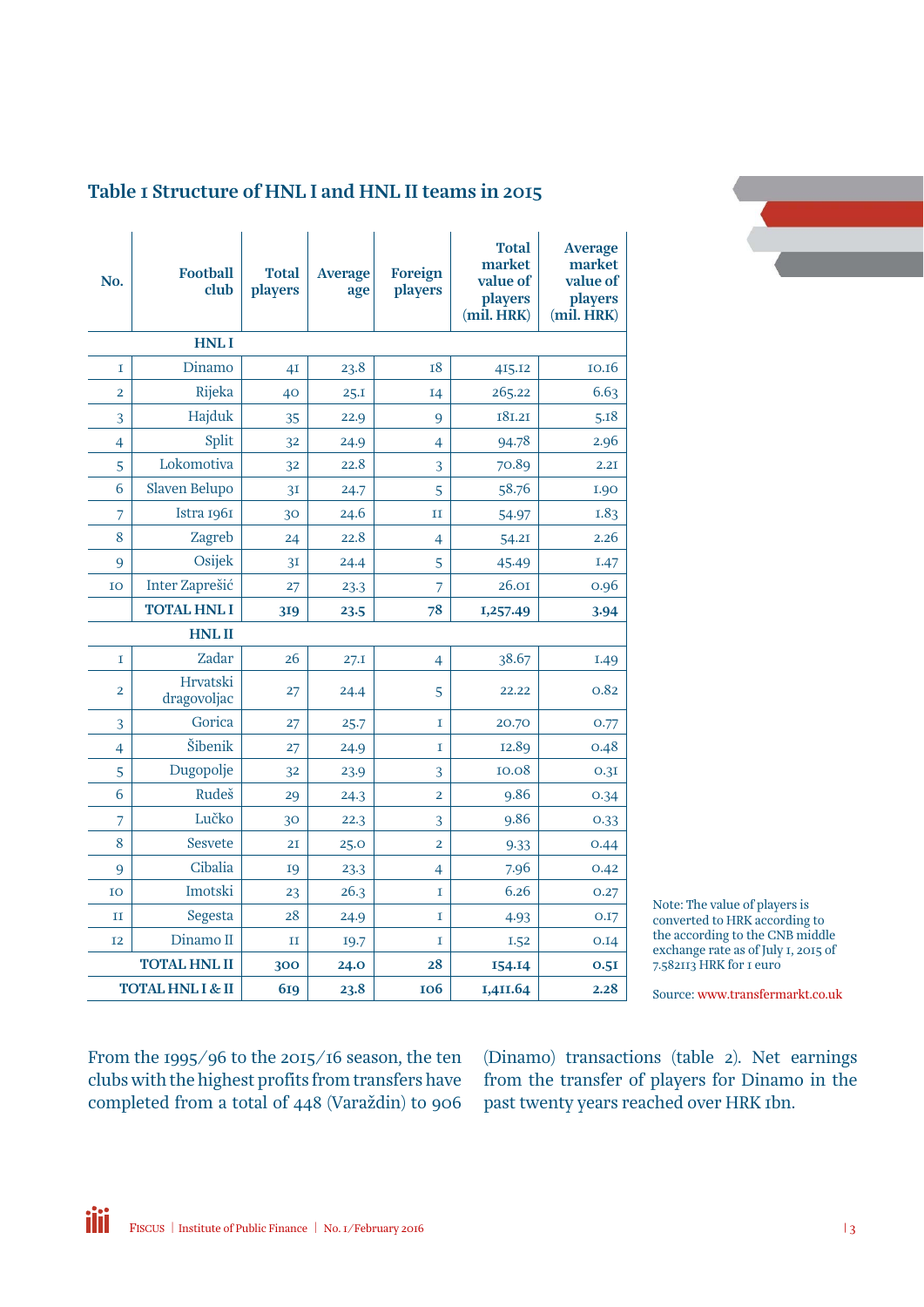The top ten clubs list with the highest profits from transfers mainly consists of teams from the first league, with the exception of Istra 1961, which is surpassed by Varaždin – a club from the third league. It is therefore likely that these clubs are financially much more successful than second league clubs. Financial analysis below will reveal differences in operations between clubs from the first and the second league.

We analyse the structure of revenues and expenditures, as well as the assets, liabilities and capital of football clubs. Finally, through the calculation of selected financial ratios we assess their relative success in business operations, but also point to the problems associated with their liquidity and indebtedness. It should be noted that one of the second league clubs (Dinamo II) is actually the reserve team of the first league club Dinamo. For this reason the financial analysis includes 21 rather than 22 football clubs.

#### Table 2 Clubs with highest amount of profit generated through the transfer of players from the 1995/96 to the 2015/16 season (in million HRK)

| No.            | <b>Football</b><br>club | <b>Number</b><br>of buy<br>transactions | <b>Expenditure</b> | <b>Number</b><br>of sell<br>transactions | <b>Revenue</b> | <b>Profit</b> |
|----------------|-------------------------|-----------------------------------------|--------------------|------------------------------------------|----------------|---------------|
| I              | Dinamo                  | 449                                     | 407,84             | 457                                      | 1,423.69       | 1,015.93      |
| $\overline{2}$ | Hajduk                  | 467                                     | 98,87              | 508                                      | 57I.OI         | 472.14        |
| 3              | Rijeka                  | 325                                     | 40,49              | 3I8                                      | 157.63         | II7.I4        |
| $\overline{4}$ | Zagreb                  | 219                                     | 3,68               | 236                                      | II7.75         | II4.II        |
| 5              | Osijek                  | 236                                     | 0,53               | 262                                      | 104.03         | 103.50        |
| 6              | Split                   | 158                                     | 6,26               | 143                                      | 81.13          | 74.91         |
| 7              | Lokomotiva              | 229                                     | 6,44               | 207                                      | 60.13          | 53.68         |
| 8              | Inter Zaprešić          | 297                                     | I, O2              | 295                                      | 58.46          | 57.47         |
| 9              | Slaven Belupo           | <b>211</b>                              | 0,49               | 212                                      | 56.11          | 55.58         |
| IO             | Varaždin                | 194                                     | 0,03               | 254                                      | 46.40          | 46.40         |

Note: The value of players is converted to HRK according to the according to the CNB middle exchange rate as of July 1, 2015 of 7.582113 HRK for 1 euro

Source: <www.transfermarkt.co.uk>

#### Revenue and expenditure of football clubs

Football clubs in Croatia operate as non-profit organizations or as public limited companies. In HNL I, both legal forms are equally represented. Clubs from HNL II are generally established as non-profit organizations.

Clubs that strive for the development of the sporting infrastructure, young athletes and the local community, creating positive external effects (externalities) through the promotion of sporting values in the society should be organized as non-profit organizations. It is logical that such - mostly amateur - clubs should be financed largely by public funds. However, professional clubs focused on generating income (which is not necessarily used for the development of their own players but for the acquisition of better professional athletes), should not enjoy the status of non-profit organizations.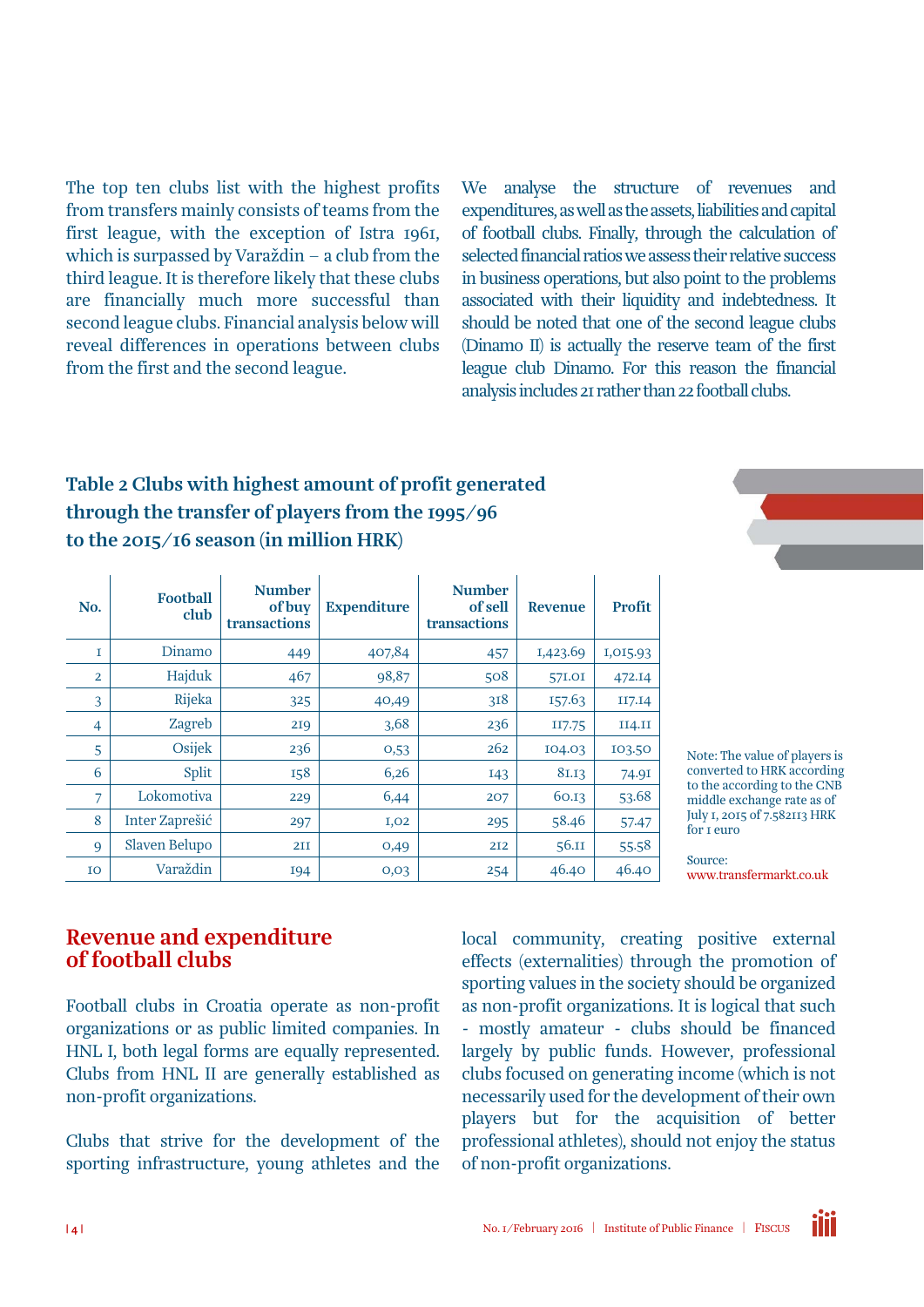Total revenues of the first league clubs in 2014 were ten times higher than those of second league clubs (table 3). Dinamo generated the highest amount of revenue, while second-placed Hajduk achieved almost half of that amount. Expenditures of the observed clubs were generally significantly higher than revenues. Accordingly, HNL I clubs achieved a cumulative loss of nearly HRK 122m, and HNL II clubs of about HRK 4m. In

HNL I, only Zagreb, Lokomotiva and Istra 1961 achieved positive financial results. The largest loss (over HRK 90m) was made by Dinamo, which generates almost one third of the total revenues of all football clubs from HNL I and HNL II combined. Given the dominance of Dinamo, the analysis is carried out with special reference to Dinamo's business operations.

#### Table 3 Operating results of football clubs in 2014 (in thousands of HRK)

| No.              | <b>Football</b><br>club | <b>Type</b> | <b>Revenue</b> | <b>Expenditure</b> | Profit/<br>loss |
|------------------|-------------------------|-------------|----------------|--------------------|-----------------|
|                  | <b>HNLI</b>             |             |                |                    |                 |
| I                | Dinamo                  | npo         | 120,925        | 211,373            | $-90,448$       |
| $\overline{2}$   | Zagreb (2013)           | npo         | 16,830         | 14,438             | 2,391           |
| 3                | Lokomotiva              | npo         | 33,680         | 33,044             | 636             |
| 4                | <b>Slaven Belupo</b>    | npo         | 14,881         | 16,208             | $-1,326$        |
| 5                | Hajduk                  | plc         | 69,385         | 75,329             | $-5,944$        |
| 6                | Rijeka                  | plc         | 67,431         | 81,799             | $-14,368$       |
| $\overline{7}$   | Split                   | plc         | 30,839         | 36,920             | $-6,081$        |
| 8                | Osijek                  | plc         | 9,439          | 14,002             | $-4,563$        |
| 9                | Istra 1961              | plc         | 17,390         | 17,353             | 37              |
| IO               | Inter Zaprešić          | npo         | 6,513          | 8,351              | $-1,838$        |
|                  | <b>TOTAL HNL I</b>      |             | 387,313        | 508,817            | $-121,504$      |
|                  | <b>HNLII</b>            |             |                |                    |                 |
| I                | Cibalia                 | plc         | 5,568          | 10,285             | $-4,717$        |
| $\overline{2}$   | Zadar                   | plc         | 7,492          | 9,180              | $-1,688$        |
| 3                | Dugopolje               | npo         | 2,876          | 2,795              | 82              |
| 4                | Gorica                  | npo         | 3,614          | 3,609              | 6               |
| 5                | Hrvatski<br>dragovoljac | npo         | 6,402          | 4,501              | 1,902           |
| 6                | Imotski                 | npo         | 1,147          | 1,332              | $-185$          |
| 7                | Lučko                   | npo         | 1,554          | 1,698              | $-144$          |
| 8                | Rudeš                   | npo         | 2,376          | 2,083              | 293             |
| 9                | Segesta                 | npo         | 1,142          | 1,440              | $-298$          |
| IO               | <b>Sesvete</b>          | npo         | 1,945          | 1,320              | 625             |
| $_{II}$          | Šibenik                 | plc         | 2,995          | 2,721              | 274             |
|                  | <b>TOTAL HNL II</b>     |             | 37,III         | 40,962             | $-3,85I$        |
| TOTAL HNL I & II |                         |             | 424,424        | 549,780            | $-125,355$      |



Note: npo – non-profit organization; plc – public limited company.

Source: Football clubs' financial statements for 2014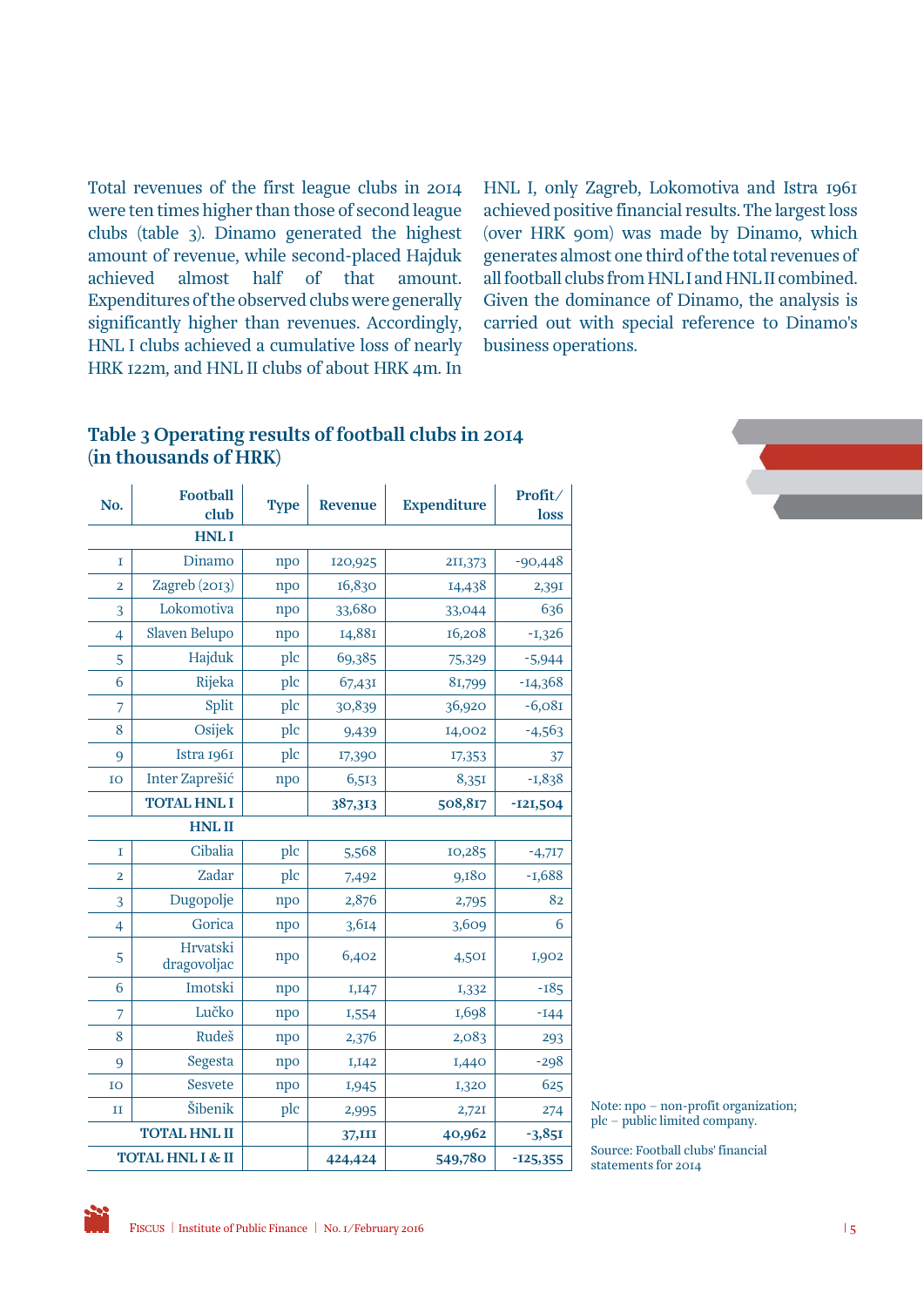Operating revenues are predominantly represented in all clubs (table 4). Dinamo Zagreb, Lokomotiva and Slaven Belupo have relatively high other revenues - mainly from the sale of fixed assets and other miscellaneous revenues.

Financial statements are not entirely clear on items included in other revenues, which are high – making the financial reporting in football clubs less transparent.

#### Table 4 Structure of revenues of football clubs in 2014 (in HRK thousands)

| No.            | <b>Football</b><br>club | <b>Type</b> | <b>Total</b> | <b>Operating</b> | <b>Financial</b> | <b>Other</b>   |
|----------------|-------------------------|-------------|--------------|------------------|------------------|----------------|
|                | <b>HNLI</b>             |             |              |                  |                  |                |
| $\mathbf I$    | Dinamo                  | npo         | 120,925      | 57,808           | 597              | 62,519         |
| $\overline{2}$ | Zagreb (2013)           | npo         | 16,830       | 7,655            | 73               | 9,102          |
| 3              | Lokomotiva              | npo         | 33,680       | 5,208            | 52               | 28,420         |
| $\overline{4}$ | <b>Slaven Belupo</b>    | npo         | 14,881       | 7,953            | 138              | 6,791          |
| 5              | Hajduk                  | plc         | 69,385       | 62,475           | 1,696            | 5,214          |
| 6              | Rijeka                  | plc         | 67,431       | 67,251           | <b>180</b>       | $\mathbf O$    |
| 7              | Split                   | plc         | 30,839       | 30,511           | 328              | $\mathbf O$    |
| 8              | Osijek                  | plc         | 9,439        | 9,439            | O                | $\mathbf O$    |
| 9              | Istra 1961              | plc         | 17,390       | 17,390           | $\overline{O}$   | $\mathbf O$    |
| IO             | Inter Zaprešić          | npo         | 6,513        | 6,513            | O                | $\mathbf O$    |
|                | <b>TOTAL HNL I</b>      |             | 387,313      | 272,204          | 3,063            | II2,046        |
|                | <b>HNLII</b>            |             |              |                  |                  |                |
| 1              | Cibalia                 | plc         | 5,568        | 5,565            | 4                | $\mathbf{O}$   |
| $\overline{2}$ | Zadar                   | plc         | 7,492        | 7,491            | I                | $\overline{O}$ |
| 3              | Dugopolje               | npo         | 2,876        | 2,829            | O                | 47             |
| $\overline{4}$ | Gorica                  | npo         | 3,614        | 3,527            | O                | 87             |
| 5              | Hrvatski<br>dragovoljac | npo         | 6,402        | 4,979            | $\overline{O}$   | 1,424          |
| 6              | Imotski                 | npo         | 1,147        | 1,092            | O                | 55             |
| 7              | Lučko                   | npo         | 1,554        | 1,554            | $\circ$          | $\mathbf{O}$   |
| 8              | Rudeš                   | npo         | 2,376        | 2,376            | $\overline{O}$   | $\overline{O}$ |
| 9              | Segesta                 | npo         | I, I42       | 1,084            | $\mathbf{O}$     | 58             |
| IO             | Sesvete                 | npo         | 1,945        | 1,945            | $\overline{O}$   | $\mathbf O$    |
| п              | Šibenik                 | plc         | 2,995        | 2,995            | O                | $\mathbf O$    |
|                | <b>TOTAL HNL II</b>     |             | 37,III       | 35,436           | 4                | 1,671          |
|                | TOTAL HNL I & II        |             | 424,424      | 307,640          | 3,067            | 113,717        |



Note: npo – non-profit organization; plc – public limited company.

ili

Source: Football clubs' financial statements for 2014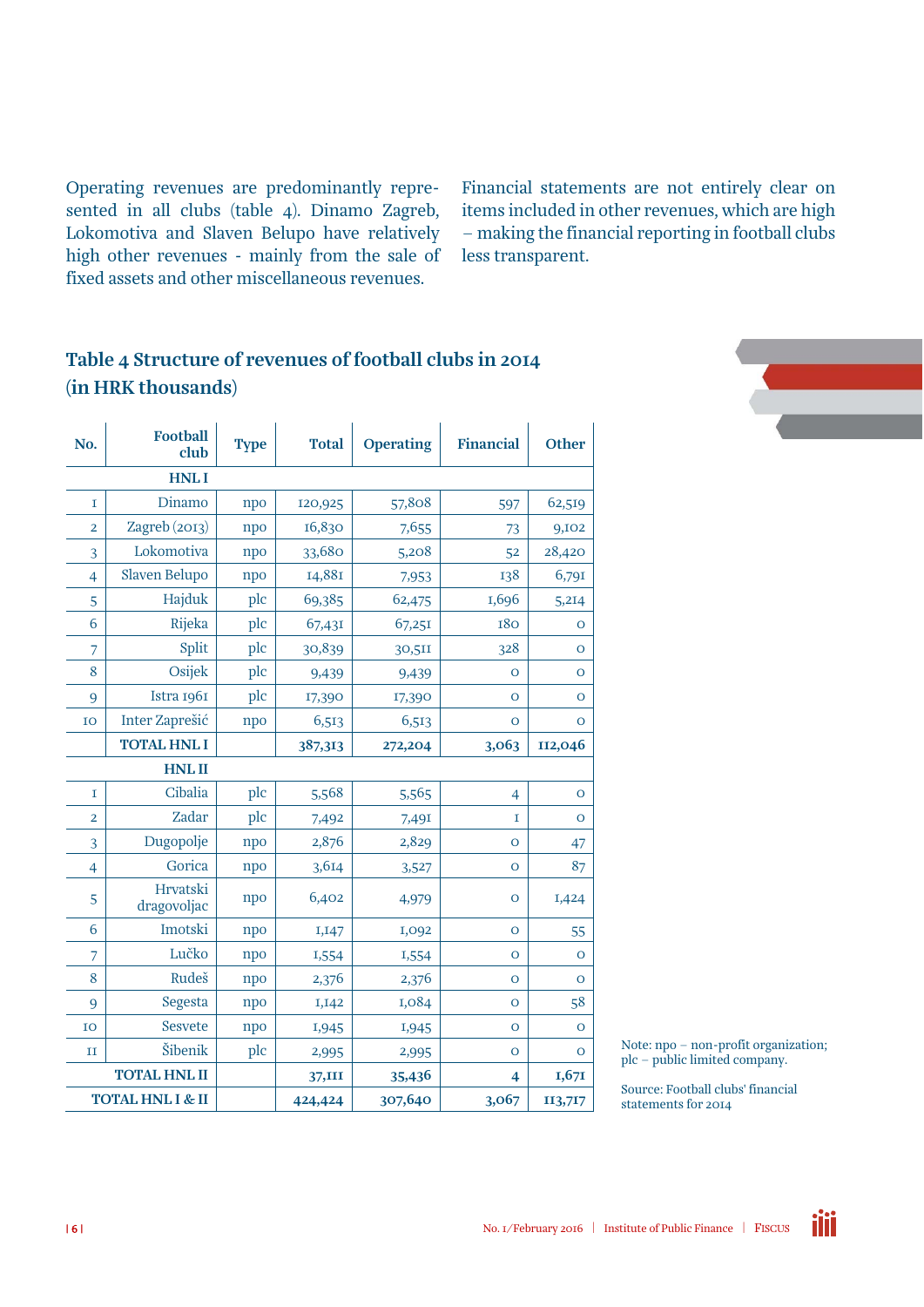#### Accounting of football clubs

Financial reporting of clubs is not uniform because some clubs use non-profit accounting, and others for-profit accounting. For this reason certain items from financial statements of clubs set up as non-profit organizations were modified to reflect the structure of the financial statements of public limited companies. Although this process can't be completely accurate in all parts of the report, it is necessary in order to make a comparative analysis possible. Other revenues of non-profit organizations include other revenues (from fees and compensation for damages, from the sale of fixed assets and other miscellaneous revenues), whereas financial revenues include revenues from financial assets (interest on outstanding loans, term deposits and demand deposits, default interest and foreign exchange gains). Other categories of revenues (from sales of goods and services, membership dues and membership fees, revenues collected according to special regulations, revenues from nonfinancial assets and from donations) are considered operating revenues.

#### Table 5 Revenue structure of Dinamo in 2013 and 2014 (in HRK million)

|                                     | 2013        | 2014  |
|-------------------------------------|-------------|-------|
| Sales of goods and services         | <b>I2.0</b> | II.8  |
| Membership dues and membership fees | 0.8         | O.9   |
| Revenue from assets                 | 6.7         | 1.5   |
| Donations                           | 64.2        | 44.2  |
| Other revenue                       | 133.9       | 62.5  |
| <b>Total</b>                        | 217.6       | 120.9 |

Source: Dinamo's financial statements for 2013 and 2014

Dinamo's revenues were almost halved in 2014 (table 5). In the total revenues structure, donations and other income are the most significant. Revenues from grants in 2014 were HRK 20m lower than in 2013 (table 6). This decrease is mainly the result of lower revenues from international organizations. In 2013 Dinamo received almost HRK 42m from UEFA, but significantly less in 2014– HRK 23m. Revenues

from donations from the budgets of local government units are generally stable. These are mainly donations from the City of Zagreb in the annual amount of HRK 20m. In comparison to other European first-league football clubs that generate a large part of their revenues by selling goods and providing services, Dinamo realizes almost double the revenue from sales of goods and services through City of Zagreb's donations.

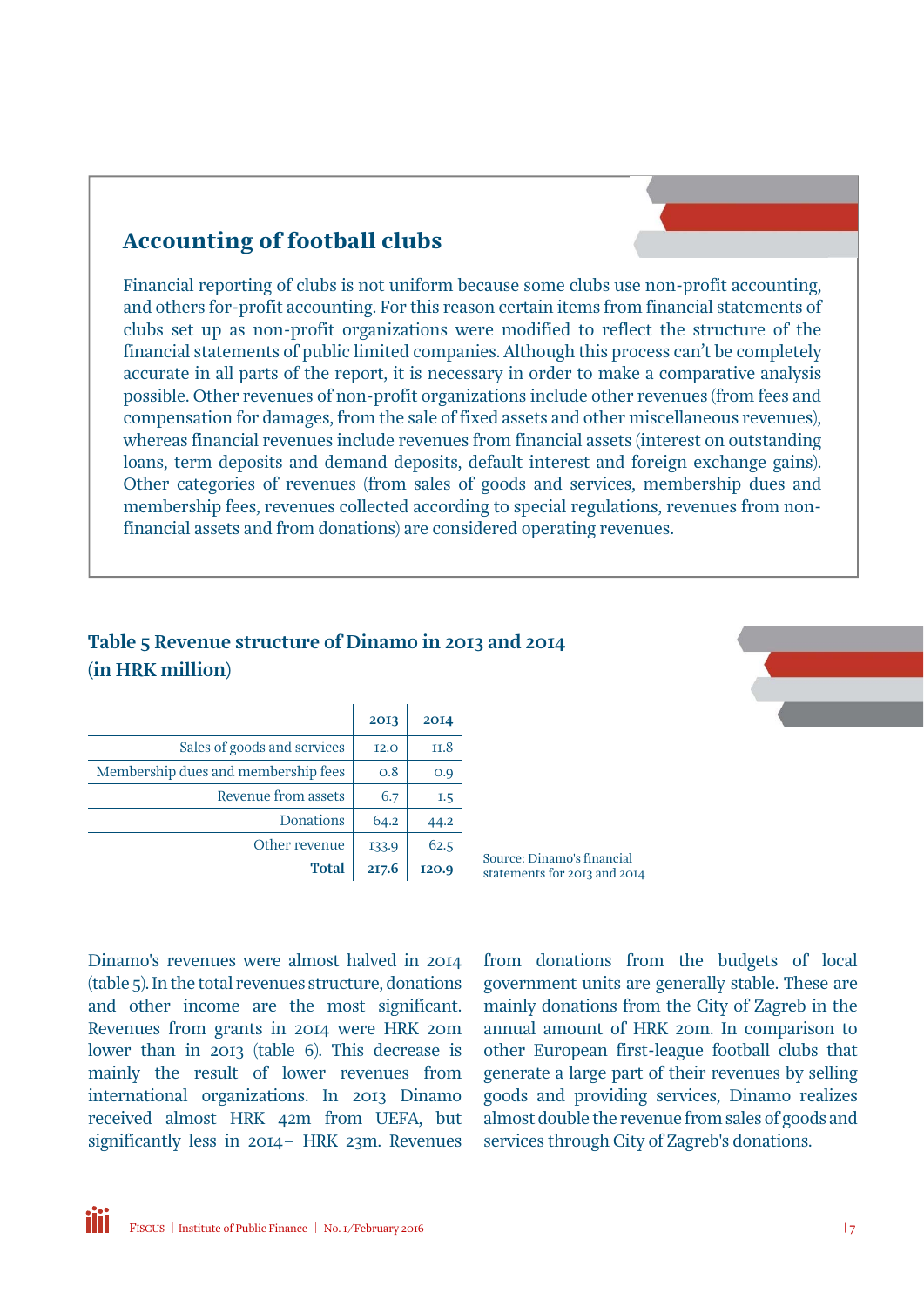#### Table 6 Dinamo's donation revenues structure in 2013 and 2014 (in HRK million)



|                                                        | 2013 | 2014 |
|--------------------------------------------------------|------|------|
| Local government budgets                               | 22.3 | 20.5 |
| Foreign governments and<br>international organisations | 41.9 | 23.7 |
| <b>Total</b>                                           | 64.2 | 44.2 |

Source: Dinamo's financial statements for 2013 and 2014

More than half of the total revenues generated by Dinamo in 2014 relate to other revenues, mainly from the sale of players (fixed assets). Dinamo's other revenues are reduced by half (table 7).

At first glance it may appear unusual that football players are recorded in the balance sheet as assets, but players can be bought in the market, just like any other assets. In order to prevent swapping between clubs during the season, as early as 1885 the English Football Association prescribed the registration of all players (Morrow, 1997). The transfer market for players was developed as a result of these provisions. With the registration of players the club reserves the right to hold players for the duration of the contract. If another club wants to 'buy' a player for the duration of the contract, it has to pay a fee for the transfer of that right to the home club.

The process of recording the players in a club's assets also affects the expenditures for gradual depreciation of intangible assets.

#### Table 7 Dinamo's other revenues structure in 2013 and 2014 (in HRK million)

|                                   | 2013  | 2014 |
|-----------------------------------|-------|------|
| fees and compensation for damages | 0.6   | 5.0  |
| sale of fixed assets              | 133.2 | 56.7 |
| other miscellaneous revenues      | O.I   | O.7  |
| <b>Total</b>                      | 133.9 | 62.5 |

The structure of football club expenditures is dominated by operating expenditures (for employees, material expenditures, amortization and depreciation and donations). Dinamo

Source: Dinamo's financial statements for 2013 and 2014

incurred almost half of the total of HRK 550m of first and second league football club expenditures in 2014 (table 8).

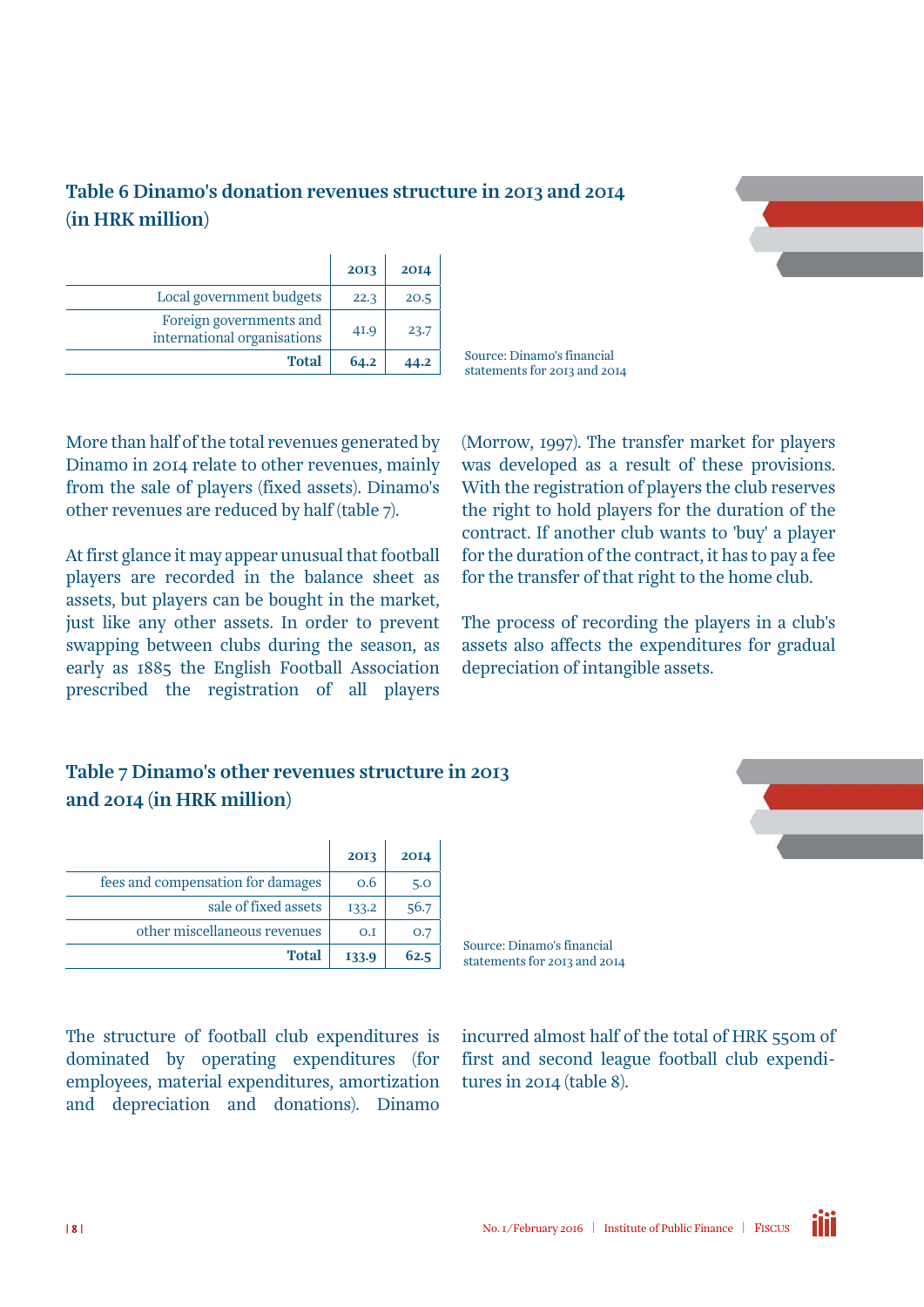#### Accounting treatment of football players

The records of the right to registration of players in the financial statements is supported by the International Accounting Standard (IAS) 38, which prescribes the recognition and registration of intangible assets that are not specifically dealt with in other international accounting standards. According to IAS 38, an intangible asset is non-monetary asset without physical substance, which can be *identifiable*. In accounting terms, an asset is a resource - controlled by an entity in whose reports it is registered - which is expected to generate future economic benefits. An asset is identifiable when it is separable, and derives from a contract or other legal rights. Finally, IAS 38 prescribes that intangible assets should be recognized only if the cost of acquiring an asset can be determined reliably.

Morrow (1997) argues justification of accounting records of the right to registration of players as intangible assets on the basis of these criteria. Players who have entered into an agreement with certain clubs are associated with those clubs for a certain period of time in which they are expected to generate economic benefits for the clubs. In addition, the fact that the right emerges from the contract, as well as the right to sell players (separation of rights to players from other assets of the club), confirm the identifiability of the asset. Since players are usually bought for a fee (unlike other employees), the cost of acquiring players can be determined reliably and therefore recorded in the financial statements, in line with the IAS 38. Of course, given the duration of the contract, this intangible asset is also depreciating in the financial statements and amortizing within the stipulated period, mostly without residual value.

It should be noted that - although it is not quite logical - players who were not purchased but have developed in the club can't be recorded on the balance sheet because they do not meet all the criteria laid down in IAS 38. More precisely, because these players are not purchased for a fee, the acquisition cost for them cannot be determined (UEFA 2012).

Dinamo's expenditures were lower in 2014 than in 2013, material expenditures being the most important item (table 9). Most of the material expenditures refer to intellectual and personal services. These are likely to include contractual obligations to players who are not employees of the club. It is unusual that such expenditures are considered material. In 2014, Dinamo set aside about HRK 13m for its 86 employees. Depreciation expenditures are related to the depreciation of contracts - intangible assets rights to players.

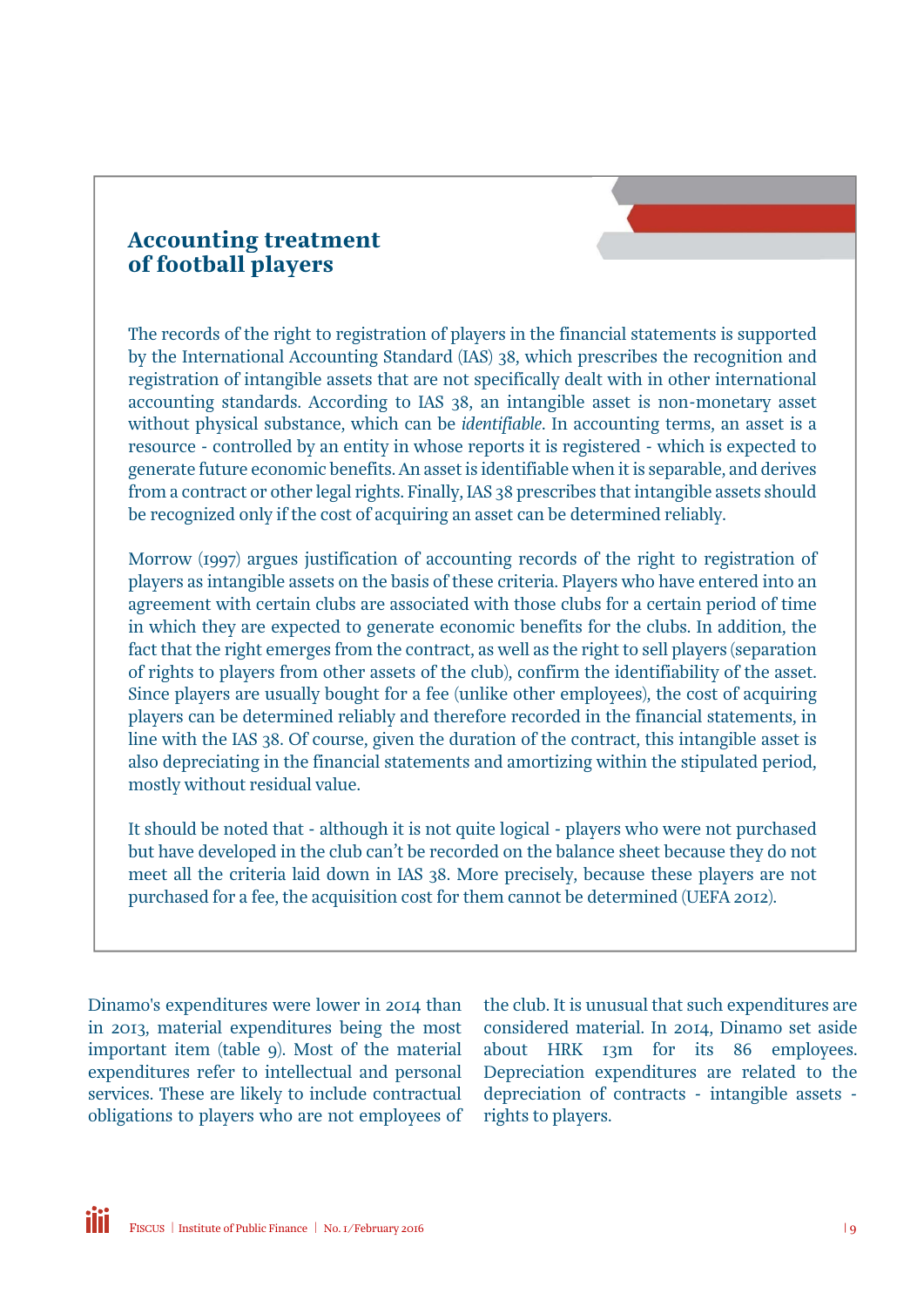Financial expenditures in 2014 more than tripled due to a significant increase in interest expense, foreign exchange losses and expenses for banking services. The reason for this was an increase in loan obligations in 2014 (table 14). It is interesting to note that Dinamo pays out the amount of HR 6.5m per year in current grants and scholarships, while it is – at the same time – financed by donations from the City of Zagreb's budget.

#### Table 8 Structure of expenditure of football clubs in 2014 (in HRK thousands)

| No.                     | <b>Football</b><br>club | <b>Type</b> | <b>Total</b><br>$(I+2+3)$ | <b>Operating</b><br>$\bf (I)$ | <b>Financial</b><br>(2) | <b>Other</b><br>(3) |
|-------------------------|-------------------------|-------------|---------------------------|-------------------------------|-------------------------|---------------------|
|                         | <b>HNLI</b>             |             |                           |                               |                         |                     |
| I                       | Dinamo                  | npo         | 211,373                   | 190,097                       | 7,738                   | 13,538              |
| $\overline{\mathbf{c}}$ | Zagreb (2013.)          | npo         | 14,438                    | 12,696                        | 1,055                   | 688                 |
| 3                       | Lokomotiva              | npo         | 33,044                    | 30,527                        | 174                     | 2,343               |
| $\overline{4}$          | Slaven Belupo           | npo         | 16,208                    | 16,050                        | 155                     | 3                   |
| 5                       | Hajduk                  | plc         | 75,329                    | 70,127                        | 3,200                   | 2,002               |
| 6                       | Rijeka                  | plc         | 81,799                    | 81,463                        | 336                     | O                   |
| 7                       | Split                   | plc         | 36,920                    | 35,614                        | 1,306                   | $\mathbf{O}$        |
| 8                       | Osijek                  | plc         | 14,002                    | 13,949                        | 53                      | $\mathbf O$         |
| 9                       | Istra 1961              | plc         | 17,353                    | 16,673                        | 680                     | $\mathbf O$         |
| IO                      | Inter Zaprešić          | npo         | 8,351                     | 8,273                         | 78                      | $\mathbf O$         |
|                         | <b>TOTAL HNL I</b>      |             | 508,817                   | 475,468                       | 14,775                  | 18,574              |
|                         | <b>HNLII</b>            |             |                           |                               |                         |                     |
| 1                       | Cibalia                 | plc         | 10,285                    | 8,781                         | 1,504                   | $\mathbf{O}$        |
| 2                       | Zadar                   | plc         | 9,180                     | 3,292                         | 2,036                   | 3,853               |
| 3                       | Dugopolje               | npo         | 2,795                     | 2,689                         | 2I                      | 85                  |
| $\overline{4}$          | Gorica                  | npo         | 3,609                     | 2,754                         | <b>19</b>               | 835                 |
| 5                       | Hrvatski<br>dragovoljac | npo         | 4,501                     | 4,217                         | 2I                      | 262                 |
| 6                       | Imotski                 | npo         | 1,332                     | 1,282                         | 32                      | <b>18</b>           |
| 7                       | Lučko                   | npo         | I,698                     | 1,620                         | 78                      | $\overline{O}$      |
| 8                       | Rudeš                   | npo         | 2,083                     | 1,646                         | 52                      | 385                 |
| 9                       | Segesta                 | npo         | 1,440                     | 1,422                         | I                       | 17                  |
| IO                      | Sesvete                 | npo         | <b>I,320</b>              | I,3II                         | 8                       | $\mathbf{O}$        |
| $_{\rm II}$             | Šibenik                 | plc         | 2,72I                     | 2,390                         | 332                     | O                   |
|                         | <b>TOTAL HNL II</b>     |             | 40,962                    | 31,403                        | 4,104                   | 5,455               |
|                         | TOTAL I & II            |             | 549,780                   | 506,872                       | 18,879                  | 24,029              |



Note: npo – non-profit organization; plc – public limited company

Source Football clubs' financial statements for 2014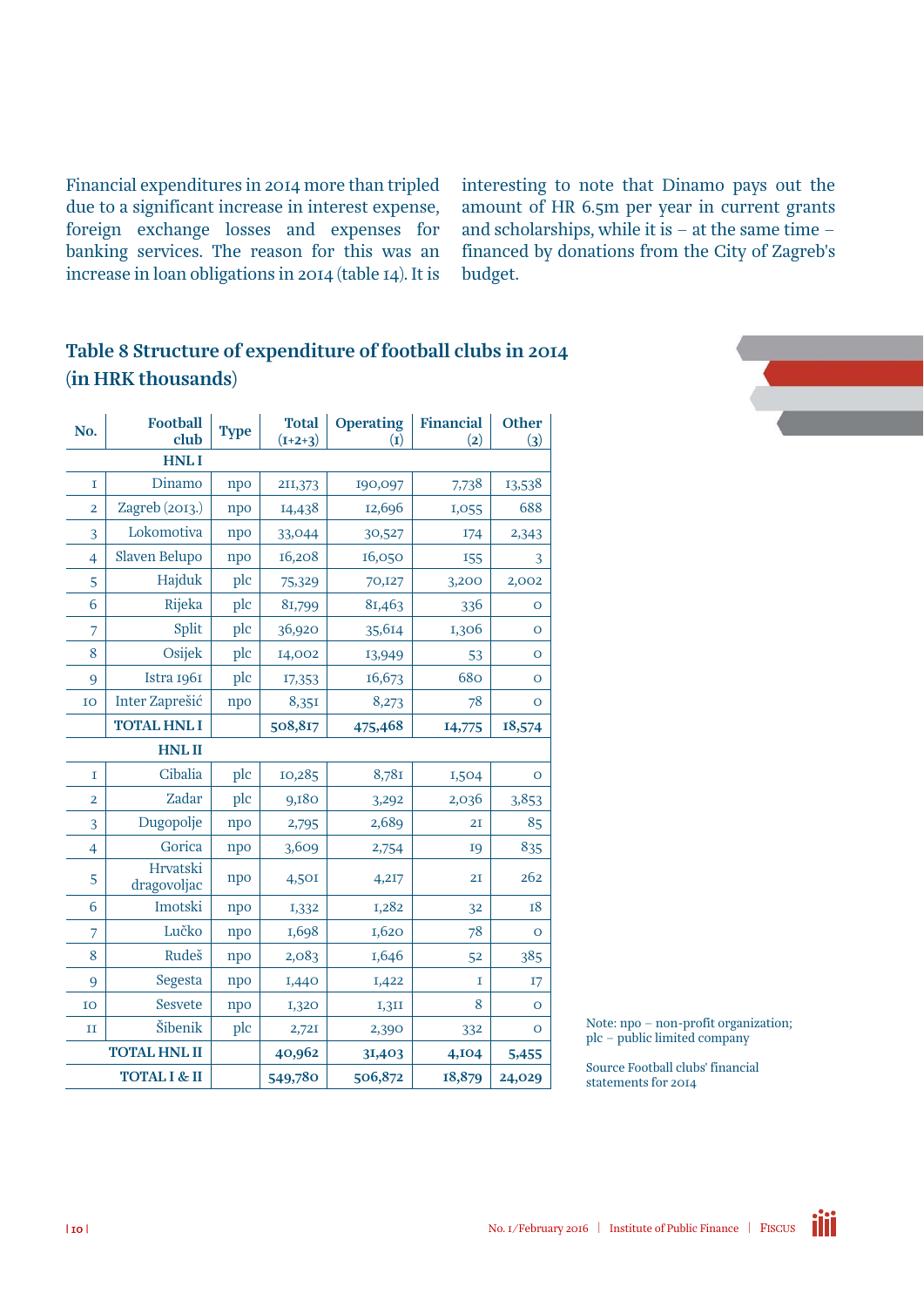The success of the clubs in achieving financial results can be estimated by comparing their financial indicators – turnover ratios, indicators of effectiveness and profitability ratios (table 10).

*Total assets turnover ratio* is the ratio of total revenue to total assets, which shows how many monetary units of revenues are generated by each monetary unit of assets. The higher the ratio, the club is considered to be more successful in the use of available assets. The *average total assets turnover ratio* in HNL I is 0.53, and in HNL II 0.88. This means that HNL II clubs are much more successful in achieving financial results than HNL I clubs. This is confirmed by other indicators as well.

#### Table 9 Dinamo's expenditure structure in 2013 and 2014 (in HRK million)

|                               | 2013        | 2014  |
|-------------------------------|-------------|-------|
| <b>Employees</b>              | <b>IO.9</b> | 13.0  |
| Material                      | 139.0       | 134.6 |
| Amortization and depreciation | 26.5        | 36.1  |
| Financial                     | 2.5         | 7.7   |
| Donations                     | 4.9         | 6.5   |
| Other                         | 41.8        | 13.5  |
| <b>Total</b>                  | 225.6       | 2II.4 |

*Indicator of effectiveness of overall operations* is calculated as the ratio of total revenues and total expenditures. A higher value is thus desirable in this indicator. Logically, if the value is less than 1, the club operates at a loss. The average effectiveness of overall operations of HNL I clubs in 2014 was 0.76, and in HNL II 0.91. *Net profit margin* is the ratio of net profit and total income, and is calculated so as to determine the capability Source Dinamo's financial statements for 2013 and

of generating a profit in relation to the revenues generated. HNL II clubs are – with an average net profit margin of -0.1 also by this indicator considerably more successful than HNL I clubs, with an average value of this indicator of less than -0.3. This fact is even more devastating taken into account that 10 HNL I clubs employ a total of 309, and 11 HNL II only 90 employees.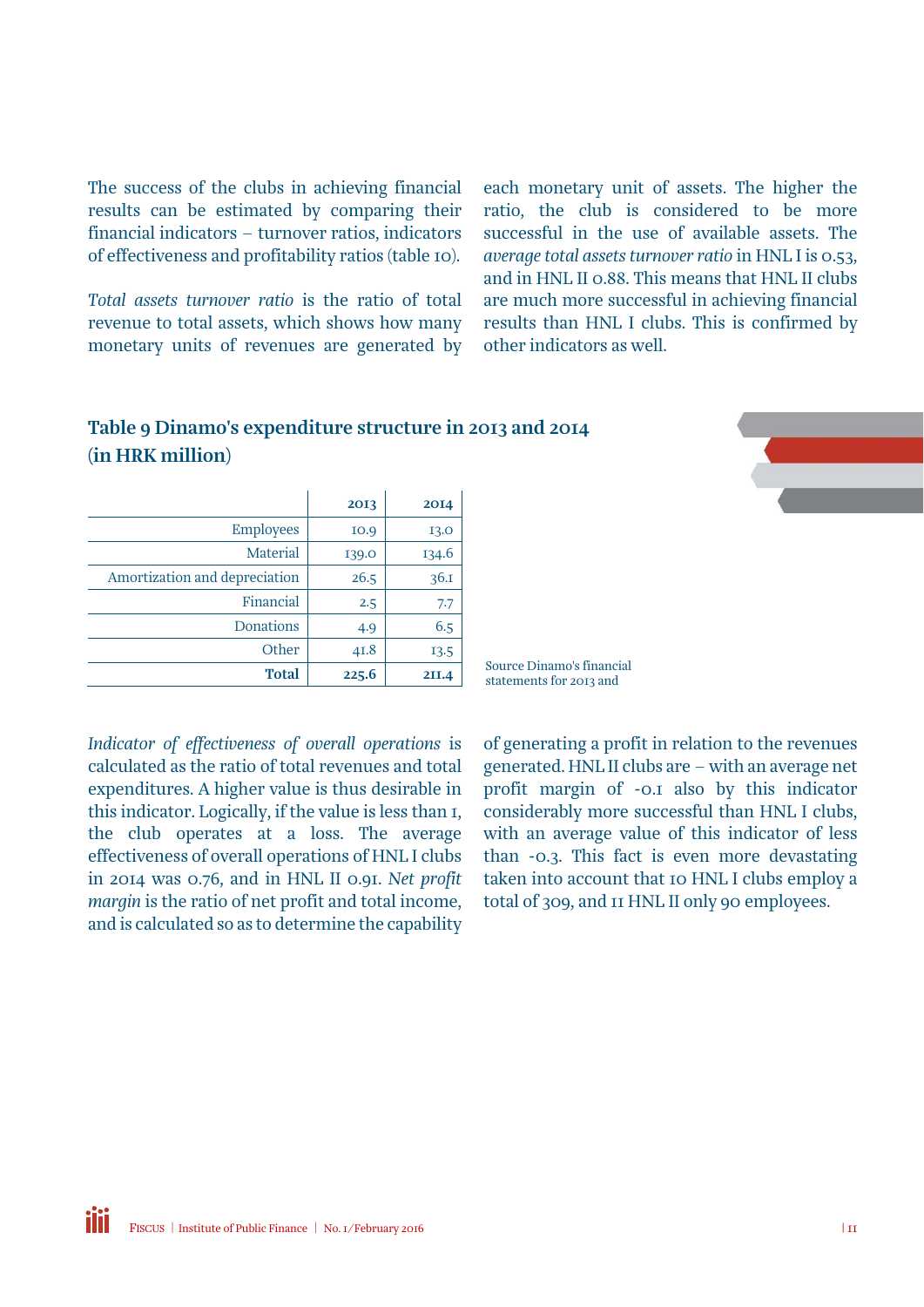

#### Table 10 Indicators of turnover, effectiveness and profitability of football clubs in 2014

| No.                         | <b>Football</b><br>club | <b>Type</b> | <b>Employees</b> | <b>Assets</b><br>turnover<br>ratio | <b>Effectiveness</b><br>of overall<br>operations | <b>Net</b><br>profit<br>margin |
|-----------------------------|-------------------------|-------------|------------------|------------------------------------|--------------------------------------------------|--------------------------------|
|                             | <b>HNLI</b>             |             |                  |                                    |                                                  |                                |
| I                           | Dinamo                  | npo         | 86               | 0.38                               | 0.57                                             | $-0.75$                        |
| 2                           | Zagreb                  | npo         | 16               | 6.08                               | I.I7                                             | 0.14                           |
| 3                           | Lokomotiva              | npo         | 32               | <b>I.80</b>                        | <b>I.O2</b>                                      | 0.02                           |
| 4                           | Slaven Belupo           | npo         | I7               | 3.02                               | 0.92                                             | $-0.09$                        |
| 5                           | Hajduk                  | plc         | 66               | 0.32                               | 0.92                                             | $-0.09$                        |
| 6                           | Rijeka                  | plc         | I7               | I.II                               | 0.82                                             | $-0.2I$                        |
| 7                           | Split                   | plc         | 30               | 0.73                               | 0.84                                             | $-0.20$                        |
| 8                           | Osijek                  | plc         | <b>18</b>        | 0.23                               | 0.67                                             | $-0.48$                        |
| 9                           | Istra 1961              | plc         | <b>I9</b>        | 0.83                               | I.OO                                             | 0.00                           |
| IO                          | Inter Zaprešić          | npo         | 8                | 5.2I                               | 0.78                                             | $-0.28$                        |
|                             | <b>TOTAL HNL I</b>      |             | 309              | 0.53                               | 0.76                                             | $-0.3I$                        |
|                             | <b>HNLII</b>            |             |                  |                                    |                                                  |                                |
| I                           | Cibalia                 | plc         | I7               | 0.40                               | 0.54                                             | $-0.85$                        |
| 2                           | Zadar                   | plc         | 13               | 0.62                               | 0.82                                             | $-0.23$                        |
| 3                           | Dugopolje               | npo         | 7                | 7.16                               | I.03                                             | 0.03                           |
| $\overline{4}$              | Gorica                  | npo         | $_{\rm II}$      | 4.75                               | <b>I.OO</b>                                      | 0.00                           |
| 5                           | Hrvatski<br>dragovoljac | npo         | 9                | 6.98                               | I.42                                             | 0.30                           |
| 6                           | Imotski                 | npo         | I                | 25.07                              | 0.86                                             | $-0.16$                        |
| 7                           | Lučko                   | npo         | 7                | 0.23                               | 0.9I                                             | $-0.09$                        |
| 8                           | Rudeš                   | npo         | $\overline{4}$   | 4.32                               | I.I4                                             | 0.12                           |
| 9                           | Segesta                 | npo         | $\overline{O}$   | 3.83                               | 0.79                                             | $-0.26$                        |
| IO                          | Sesvete                 | npo         | 9                | 0.40                               | I.47                                             | 0.32                           |
| п                           | Šibenik                 | plc         | <b>I2</b>        | 2.13                               | I.IO                                             | 0.09                           |
|                             | <b>TOTAL HNL II</b>     |             | 90               | 0.88                               | 0.9I                                             | $-0.10$                        |
| <b>TOTAL HNL I &amp; II</b> |                         |             | 399              | 0.55                               | 0.77                                             | $-0.30$                        |

Note: npo – non-profit organization; plc – public limited company.

Source: Football clubs' financial statements for 2014

#### Assets and liabilities of football clubs

Total assets of HNL II clubs are only a bit higher than HRK 42m, while HNL I clubs' assets are as much as 17 times more valuable – amounting to HRK 731m (table 11). Dinamo and Hajduk together have over HRK 538m in assets. Rijeka also stands out with its financial domination. Due to the size of its assets and the revenue generated, Dinamo should be excluded from the sectoral coverage, so its operations are analysed also separately. Because of the uneven accounting framework certain adjustments to the items in the financial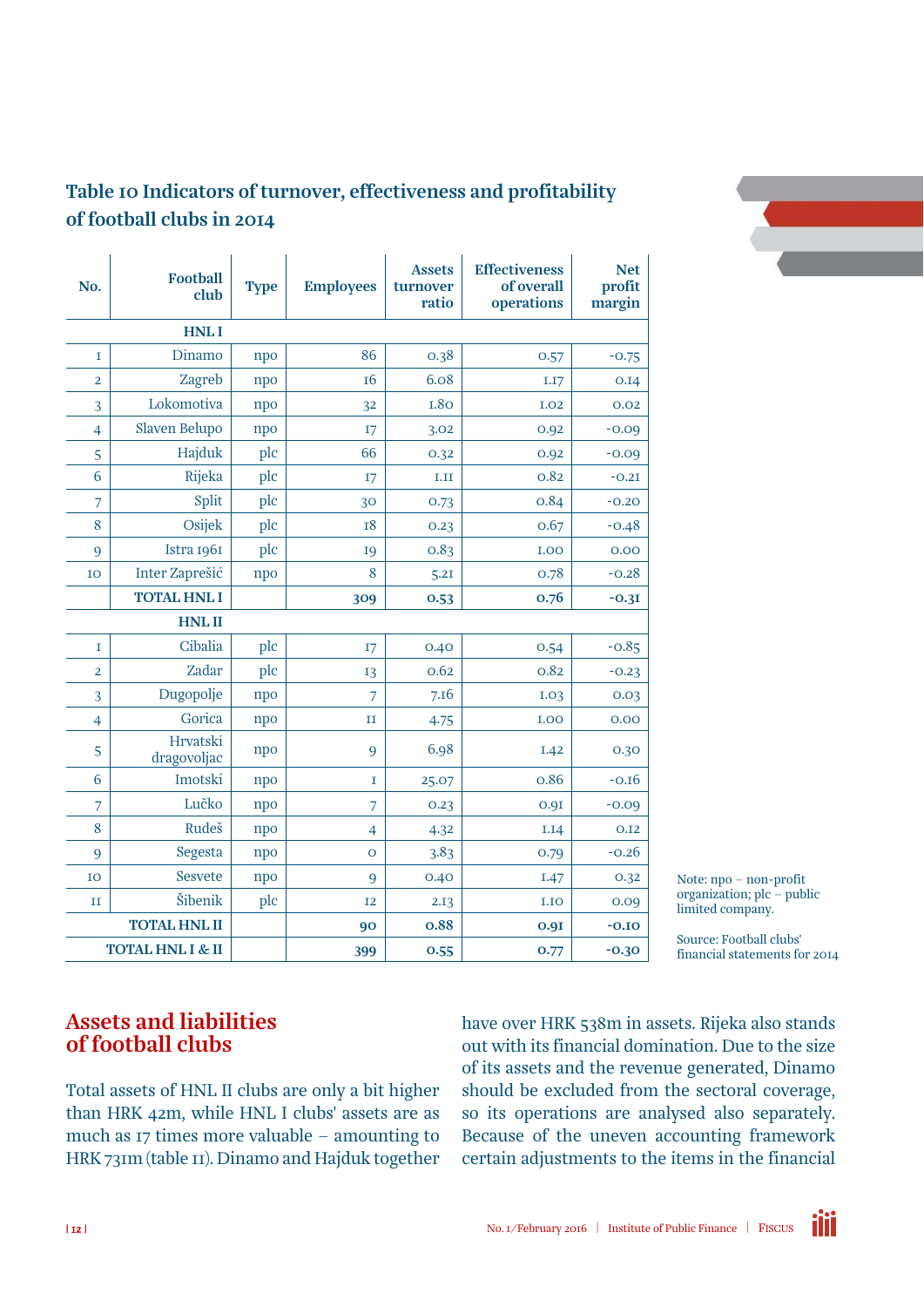statements of clubs operating as non-profit organizations had to be made for analysing the structure of assets and liabilities. The assets of non-profit organizations are not classified in reports only as a long-term and short-term, but are also divided into produced and nonproduced long-term assets, small inventory, non-financial assets in preparation, produced short-term assets and financial assets (without division into long-term and short-term). Keeping

in mind the deficiencies of such a classification and the specifics of football clubs' operations in Croatia (which in principle should not have large amounts of long-term financial assets), their financial assets are entirely classified as shortterm assets, as well as small inventory, nonfinancial assets in preparation and produced short-term assets. Other asset items are classified as long-term assets.

#### Table 11 Structure of assets of football clubs in 2014 (in HRK thousands)

| No.            | <b>Football</b>         | <b>Type</b> | <b>Total</b> | <b>Assets</b> | <b>Expenditures</b><br>of future |                |
|----------------|-------------------------|-------------|--------------|---------------|----------------------------------|----------------|
|                | club                    |             |              | Long-term     | Short-term                       | periods        |
|                | <b>HNLI</b>             |             |              |               |                                  |                |
| I              | Dinamo                  | npo         | 318,733      | 148,588       | 141,031                          | 29, II3        |
| $\overline{2}$ | Zagreb                  | npo         | 2,770        | 233           | 2,537                            | $\overline{O}$ |
| $\overline{3}$ | Lokomotiva              | npo         | 18,669       | 8,960         | 9,708                            | $\circ$        |
| $\overline{4}$ | Slaven Belupo           | npo         | 4,924        | 1,614         | 2,249                            | 1,060          |
| 5              | Hajduk                  | plc         | 219,444      | 185,136       | 31,945                           | 2,363          |
| 6              | Rijeka                  | plc         | 60,600       | 16,691        | 43,451                           | 459            |
| 7              | Split                   | plc         | 42,528       | 36,415        | 6,113                            | $\overline{O}$ |
| 8              | Osijek                  | plc         | 41,544       | 39,714        | 1,330                            | 500            |
| 9              | Istra 1961              | plc         | 20,937       | 18,518        | 2,379                            | 40             |
| IO             | Inter Zaprešić          | npo         | 1,250        | 26            | I,224                            | $\circ$        |
|                | <b>TOTAL HNL I</b>      |             | 731,399      | 455,897       | 241,968                          | 33,534         |
|                | <b>HNLII</b>            |             |              |               |                                  |                |
| I              | Cibalia                 | plc         | 14,029       | II,52I        | 2,508                            | $\mathbf O$    |
| $\overline{2}$ | Zadar                   | plc         | 12,130       | 1,686         | 10,444                           | $\mathbf O$    |
| $\overline{3}$ | Dugopolje               | npo         | 402          | 194           | 208                              | $\mathbf O$    |
| $\overline{4}$ | Gorica                  | npo         | 76I          | <b>109</b>    | 651                              | $\mathbf O$    |
| 5              | Hrvatski<br>dragovoljac | npo         | 917          | 86            | 830                              | $\mathbf O$    |
| 6              | Imotski                 | npo         | 46           | $\circ$       | 46                               | $\mathbf O$    |
| 7              | Lučko                   | npo         | 6,712        | 6,382         | 330                              | $\overline{O}$ |
| 8              | Rudeš                   | npo         | 550          | 169           | 38I                              | $\circ$        |
| 9              | Segesta                 | npo         | 298          | 58            | 133                              | <b>IO7</b>     |
| IO             | Sesvete                 | npo         | 4,890        | 4,705         | 185                              | $\circ$        |
| II             | Šibenik                 | plc         | 1,403        | 18            | 1,385                            | $\mathbf O$    |
|                | <b>TOTAL HNL II</b>     |             | 42, 137      | 24,928        | 17,102                           | <b>107</b>     |
|                | TOTAL HNL I & II        |             | 773,536      | 480,825       | 259,070                          | 33,640         |

Note: npo – non-profit organization; plc – public limited company.

Source: Football clubs' financial statements for 2014

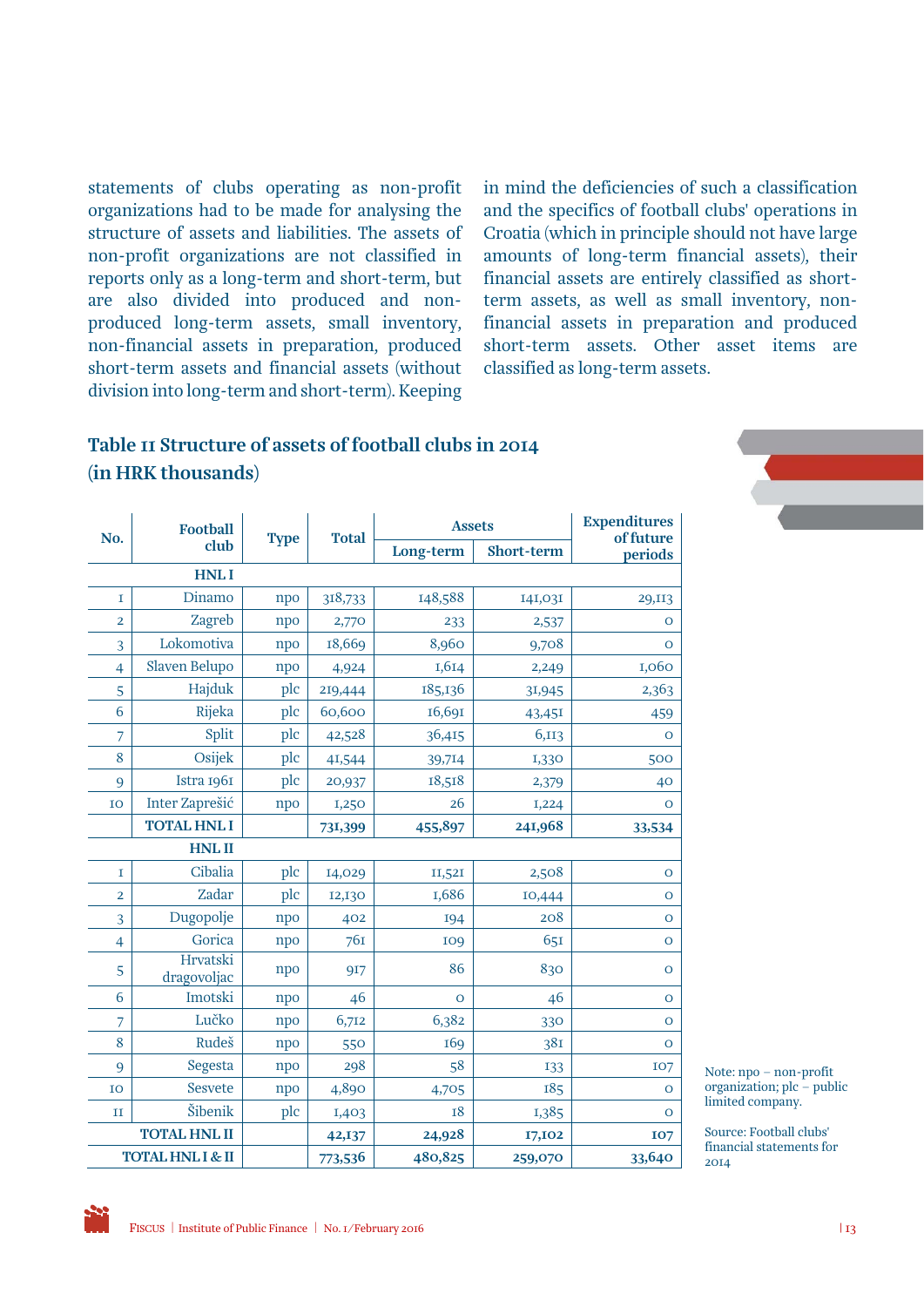Most of the assets consist of intangible assets rights to players - which are recorded in the balance sheet in accordance with the IAS 38 and amortized annually. Long-term (produced and non-produced) assets of Dinamo in 2014 amoun-

Table 12 Dinamo's assets structure in 2013 and 2014

ted to around HRK 150m (table 12), the value of buildings, machinery and equipment as well as means of transport being less than HRK 20m. The residual value refers to intangible assets.

|                        | 2013  | 2014  |
|------------------------|-------|-------|
| Non-produced long-term | 30.7  | 24.7  |
| Produced long-term     | 7I.6  | 123.9 |
| Produced short-term    | 1.6   | 2.7   |
| Financial              | I57.0 | 167.5 |
| <b>Total</b>           | 260.8 | 318.7 |

(in HRK million)

Financial assets have the dominant role in Dinamo's assets structure. Most of the value of financial assets relates to receivables for revenues (over HRK 125m in 2014), while a smaller proportion consists of cash, deposits, stocks and shares in equity. In 2014 Dinamo also had about HRK 10m claims for loans made to citizens and households as well as to legal entities. It is not very common for a football club to make such loans, especially bearing in mind that a significant part of its funding comes from the city budget.

The financing structure of football clubs is dominated by liabilities. Total liabilities of HNL I clubs amount to over HRK 600m, while their own financing sources stood at slightly less than

Source: Football clubs' financial statements for 2014

HRK 125m (table 13). HNL II clubs have nearly HRK 36m liabilities and just over HRK 6 m of own capital. While it is not unusual for legal entities to borrow in order to finance profitable assets, such a large disproportion of own financing sources and liabilities of football clubs is - due to the specifics of the sector - indeed worrying. Particularly alarming is the finding that of 21 clubs covered by the analysis, 10 clubs (4 from HNL I and 6 from HNL II) have a negative value of capital. This means that their liabilities exceed total assets, i.e. if total assets were to be converted into cash at book value, that amount would not be sufficient to cover the liabilities. A negative value of capital emerges as a consequence of the loss in excess of capital, which makes liabilities become greater than assets.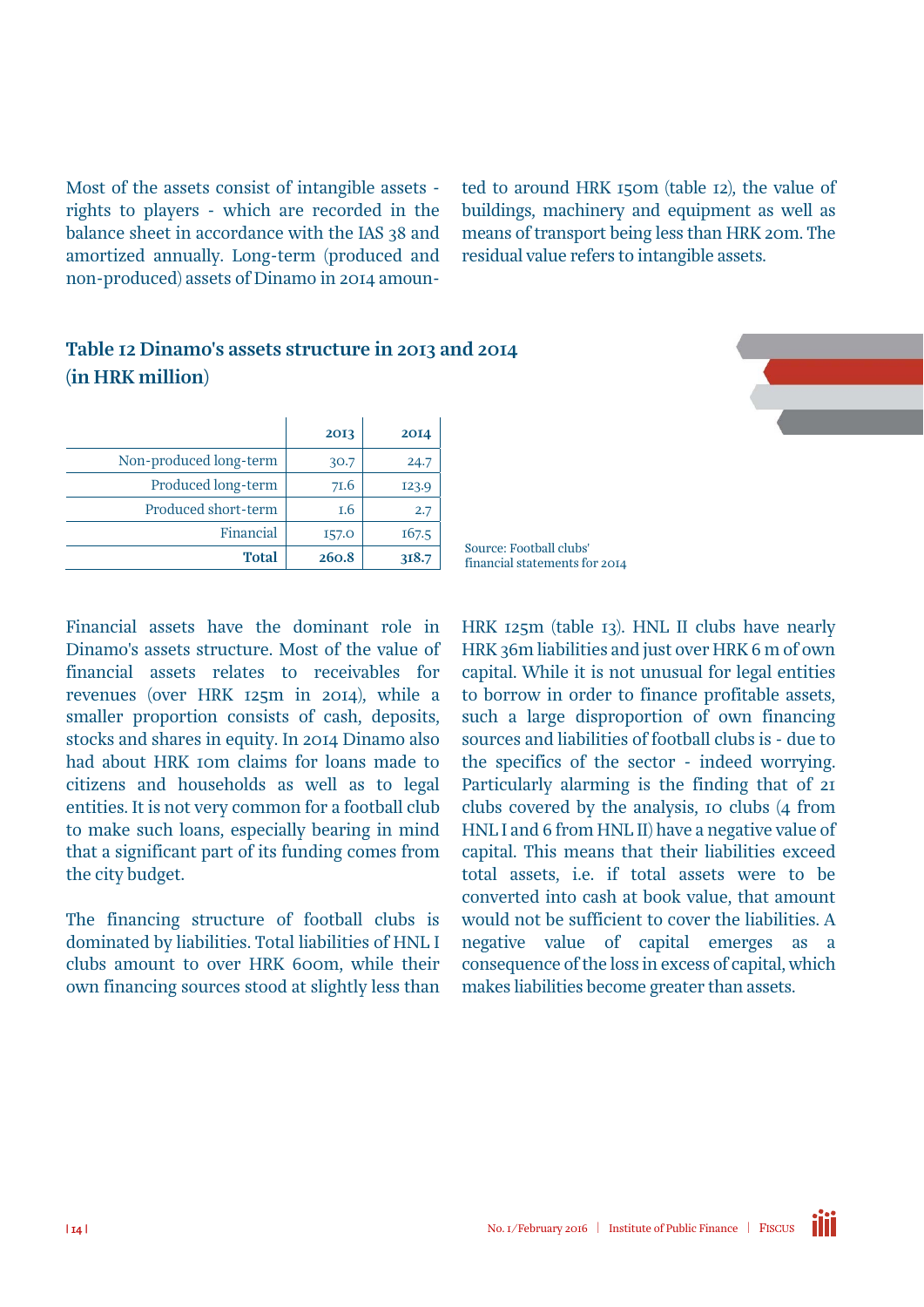

#### Table 13 Structure of capital and financing sources of football clubs in 2014 (in HRK thousands)

| No.                     | <b>Football</b><br>club                                      | <b>Total</b> | <b>Capital</b><br>and<br>reserves | <b>Liabilities</b> |                | <b>Revenues</b>      |  |
|-------------------------|--------------------------------------------------------------|--------------|-----------------------------------|--------------------|----------------|----------------------|--|
|                         |                                                              |              |                                   | Short-term         | Long-term      | of future<br>periods |  |
| <b>HNL</b>              |                                                              |              |                                   |                    |                |                      |  |
| I                       | Dinamo                                                       | 318,733      | 46,629                            | 103,728            | 167,534        | 842                  |  |
| $\overline{\mathbf{2}}$ | Zagreb                                                       | 2,770        | $-12,531$                         | 4,696              | 10,605         | O                    |  |
| $\overline{3}$          | Lokomotiva                                                   | 18,669       | 5,543                             | 10,342             | 2,782          | $\mathbf I$          |  |
| $\overline{4}$          | Slaven Belupo                                                | 4,924        | 778                               | 3,259              | 886            | $\mathbf O$          |  |
| 5                       | Hajduk                                                       | 219,444      | 135,063                           | 63,405             | 17,053         | 3,922                |  |
| 6                       | Rijeka                                                       | 60,600       | 10,508                            | 49,693             | 239            | <b>161</b>           |  |
| $\overline{7}$          | Split                                                        | 42,528       | $-30,659$                         | 10,087             | 63,101         | $\mathbf O$          |  |
| 8                       | Osijek                                                       | 41,544       | $-33,584$                         | 11,613             | 63,516         | $\overline{O}$       |  |
| 9                       | Istra 1961                                                   | 20,937       | 4,061                             | 16,877             | $\Omega$       | $\mathbf O$          |  |
| IO                      | Inter Zaprešić                                               | 1,250        | $-1,401$                          | 1,476              | I, 175         | $\mathbf O$          |  |
|                         | <b>TOTAL HNL I</b>                                           | 731,399      | 124,407                           | 275,176            | 326,891        | 4,925                |  |
| <b>HNLII</b>            |                                                              |              |                                   |                    |                |                      |  |
| I                       | Cibalia                                                      | 14,029       | 750                               | II,629             | 1,650          | $\mathbf O$          |  |
| $\overline{\mathbf{2}}$ | Zadar                                                        | 12,130       | 4,322                             | 7,808              | $\overline{O}$ | $\mathbf O$          |  |
| 3                       | Dugopolje                                                    | 402          | -106                              | 508                | O              | $\mathbf O$          |  |
| $\overline{4}$          | Gorica                                                       | 76I          | <b>19</b>                         | 189                | 552            | $\mathbf O$          |  |
| 5                       | Hrvatski<br>dragovoljac                                      | 917          | $-400$                            | 1,087              | 230            | $\mathbf O$          |  |
| 6                       | Imotski                                                      | 46           | $-249$                            | 91                 | 204            | $\mathbf O$          |  |
| $\overline{7}$          | Lučko                                                        | 6,712        | 5,085                             | 1,435              | <b>I92</b>     | $\mathsf O$          |  |
| 8                       | Rudeš                                                        | 550          | $-1,230$                          | 292                | 1,488          | $\mathsf O$          |  |
| 9                       | Segesta                                                      | 298          | $-726$                            | I, 017             | $\circ$        | 6                    |  |
| IO                      | <b>Sesvete</b>                                               | 4,890        | 4,573                             | 317                | $\overline{O}$ | $\overline{O}$       |  |
| $_{\rm II}$             | Šibenik                                                      | 1,403        | $-5,550$                          | 6,953              | $\circ$        | $\mathbf O$          |  |
| <b>TOTAL HNL II</b>     |                                                              | 42,137       | 6,489                             | 31,326             | 4,315          | 6                    |  |
|                         | 130,896<br>TOTAL HNL I & II<br>306,502<br>331,206<br>773,536 |              | 4,931                             |                    |                |                      |  |

Note: npo – non-profit organization; plc – public limited company.

Source: Football clubs' financial statements for 2014

About 34% of short-term and over 50% of longterm liabilities of both HNL I & II football clubs together relate to the liabilities of Dinamo. Liabilities for loans to banks and other creditors of Dinamo in 2014 increased almost seven times (table 14). By far the greatest part of newly created liabilities relates to loans from banks and other creditors abroad.

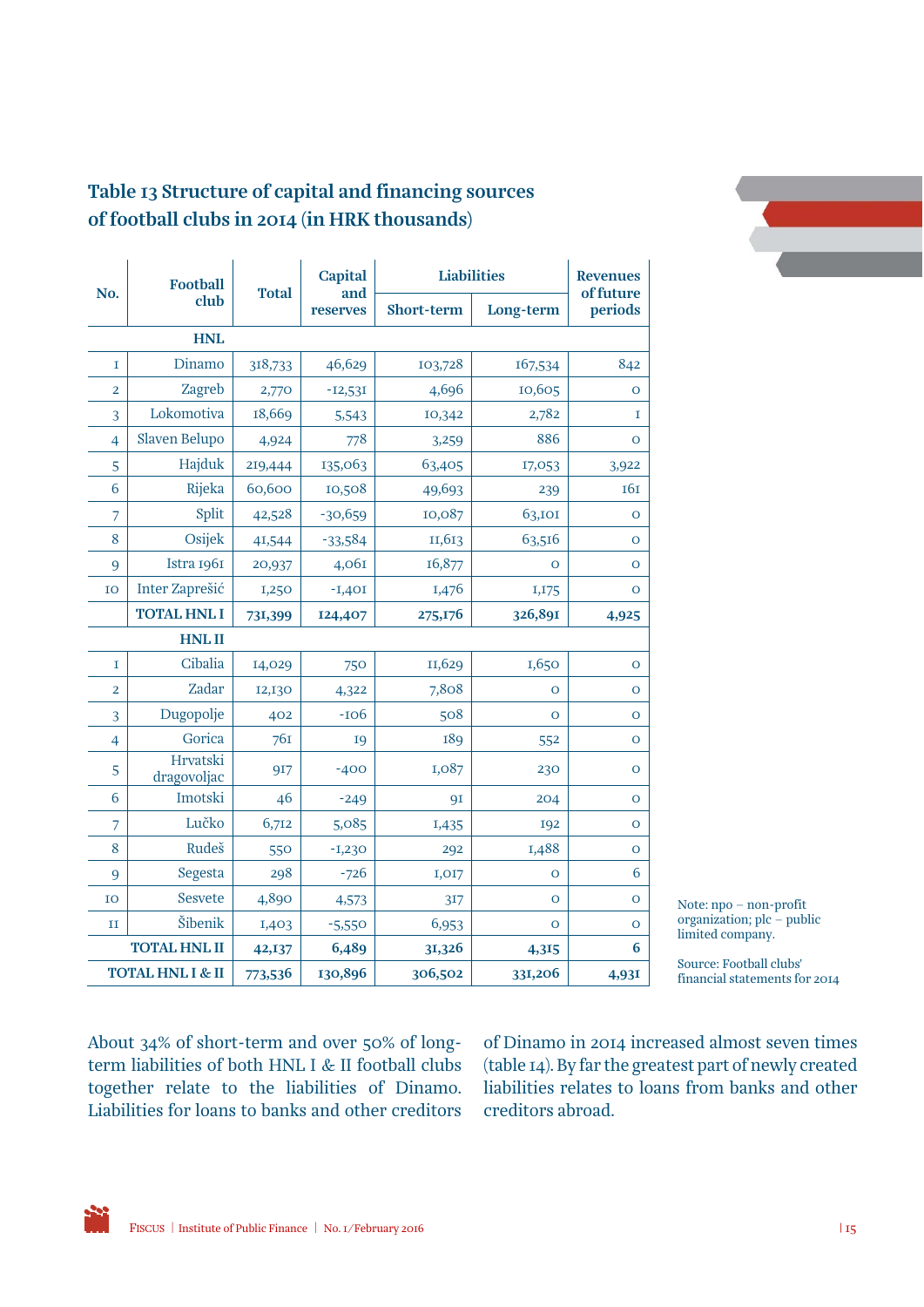

| (IN HRK MIIIION)                     |      |       |  |  |  |  |  |  |
|--------------------------------------|------|-------|--|--|--|--|--|--|
|                                      | 2013 | 2014  |  |  |  |  |  |  |
| Loans from banks and other creditors | 23.7 | 167.2 |  |  |  |  |  |  |
| Domestic liabilities                 | 23.7 | 52.3  |  |  |  |  |  |  |
| Foreign liabilities                  | O.O  | II4.9 |  |  |  |  |  |  |
| Merchandise and other loans          | I.O  | 0.3   |  |  |  |  |  |  |

**Total** 

#### Table 14 Dinamo's liabilities structure in 2013 and 2014  $\left(\frac{1}{2}n$  HDK  $m$ <sup>111</sup>  $\alpha$

The rather unfavourable financial position of football clubs is also confirmed by indicators of liquidity and indebtedness. Liquidity is a characteristic of assets to convert into cash needed to meet liabilities. In other words, clubs' liquidity reveals the ability to meet liabilities in good time.

*Current ratio* is calculated as the ratio of current assets to current liabilities putting in the relationship the coverage and the need for cash within one year. An indicator value greater than one means that the portion of current assets is financed from long-term sources, which is a characteristic of prudent financial management. Current liquidity of HNL I clubs is 0.88 and HNL II 0.55 (table 15). Thus, HNL I clubs can cover (on average) about 88% of current liabilities with their current assets, and HNL II clubs only 55%. While most football clubs have indicator values far lower than one, there are a few clubs (Dinamo, Zadar, Gorica and Rudeš) with a current ratio greater than one. This finding should be interpreted with caution because these clubs are mostly non-profit organizations with all financial assets characterized as short-term (for the purpose of comparative analysis), which probably overrates their value. This doubt can best be checked by observing the *cash ratio* (ratio of cash and short-term liabilities) which reveals how much of the short-term liabilities can

immediately be covered by the most liquid of assets - cash. HNL I clubs can cover about 12% and HNL II clubs only 3% of current liabilities with cash.

Source Dinamo's financial statements for 2013 and 2014

The *debt ratio* is the ratio of total liabilities to total assets and shows what portion of total assets is purchased by borrowing. Preferably, the debt ratio should be 0.5 or less. However, HNL I clubs have a debt ratio of 0.86, and HNL II clubs a slightly lower ratio  $-$  0.85. Only one HNL I club (Hajduk) and two HNL II clubs (Lučko and Sesvete) have a debt ratio of less than 0.5. Other clubs in general have several times higher values, additionally proving their poor financial position and the need for urgent intervention in their financial management in order to maintain the business continuity. The *capital structure* represents the ratio of debt (total liabilities) and equity. The high value of this indicator indicates difficulties in meeting financial obligations – the problem of repaying the principal of debt and interest payments. There is no consensus on what the value of this indicator should be, but the value of debt to equity ratio of 1:1 is commonly characterised as a conservative, and a ratio of 2:1 as the debt ceiling. The debt to equity ratio for HNL I clubs in 2014 was 4.84:1, and for HNL II clubs 5.49:1. These values reveal that the borrowing limit has been broken in even the most liberal financial framework.

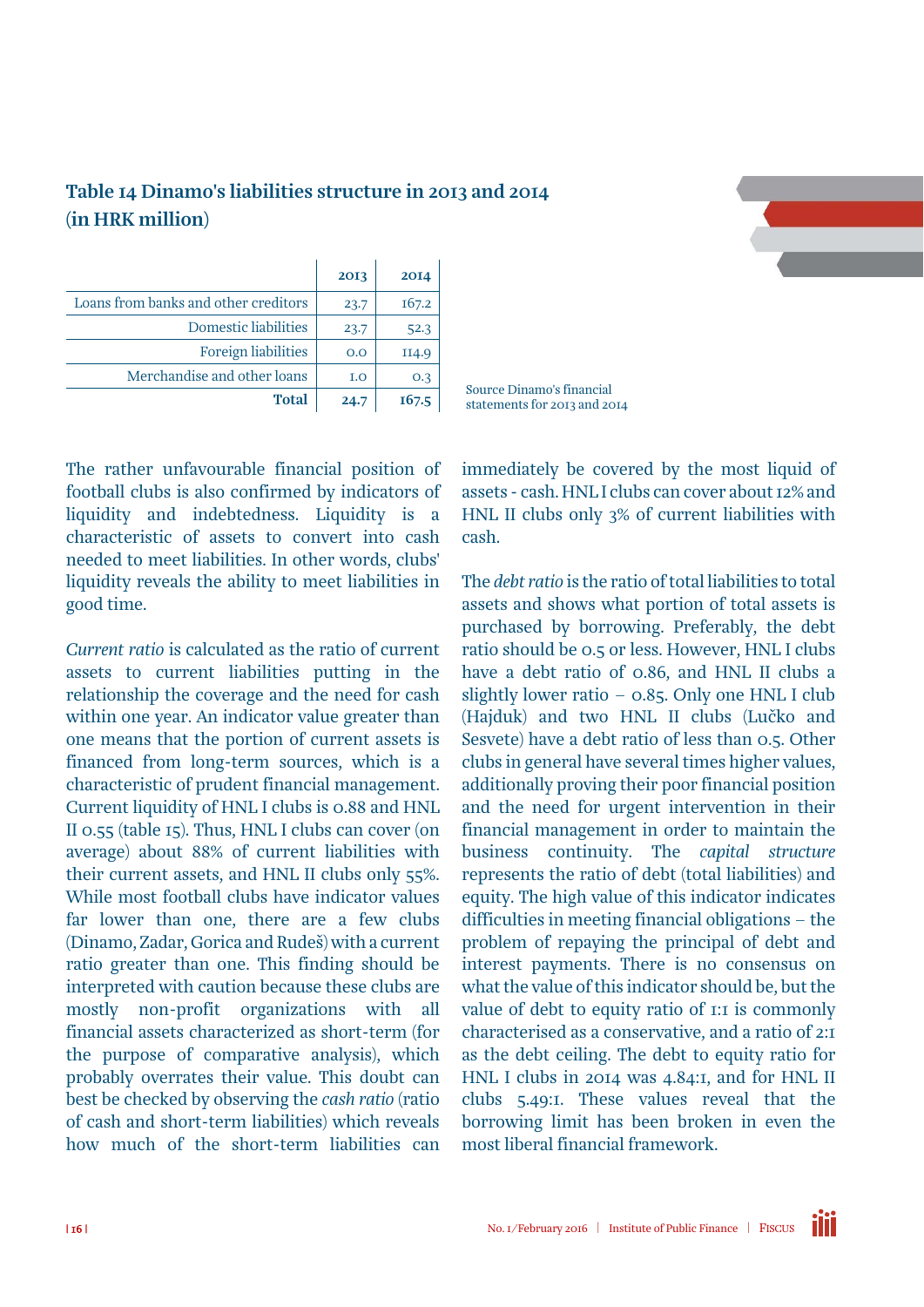

| No.                         | <b>Football</b>         | Liquidity            |                   | <b>Debt</b> | <b>Capital</b><br>structure |  |  |  |
|-----------------------------|-------------------------|----------------------|-------------------|-------------|-----------------------------|--|--|--|
|                             | club                    | <b>Current ratio</b> | <b>Cash ratio</b> | ratio       |                             |  |  |  |
| <b>HNLI</b>                 |                         |                      |                   |             |                             |  |  |  |
| $\mathbf I$                 | Dinamo                  | 1.36                 | 0.01              | 0.94        | 5.82                        |  |  |  |
| $\overline{2}$              | Zagreb                  | 0.54                 | 0.00              | 5.52        | $-1.22$                     |  |  |  |
| 3                           | Lokomotiva              | 0.94                 | 0.04              | 0.70        | 2.37                        |  |  |  |
| $\overline{4}$              | Slaven Belupo           | 0.69                 | 0.20              | <b>I.O7</b> | 5.33                        |  |  |  |
| 5                           | Hajduk                  | 0.50                 | 0.02              | 0.37        | 0.60                        |  |  |  |
| 6                           | Rijeka                  | 0.87                 | 0.59              | 0.83        | 4.75                        |  |  |  |
| 7                           | Split                   | 0.61                 | 0.00              | I.72        | $-2.39$                     |  |  |  |
| 8                           | Osijek                  | 0.11                 | 0.01              | <b>I.83</b> | $-2.24$                     |  |  |  |
| 9                           | Istra 1961              | 0.14                 | 0.02              | 0.81        | 4.16                        |  |  |  |
| IO                          | Inter Zaprešić          | 0.83                 | 0.00              | 2.12        | $-1.89$                     |  |  |  |
|                             | <b>TOTAL HNL I</b>      | 0.88                 | 0.12              | 0.86        | 4.84                        |  |  |  |
|                             | <b>HNLII</b>            |                      |                   |             |                             |  |  |  |
| 1                           | Cibalia                 | 0.22                 | 0.00              | 0.95        | 17.70                       |  |  |  |
| 2                           | Zadar                   | 1.34                 | 0.00              | 0.64        | <b>I.81</b>                 |  |  |  |
| 3                           | Dugopolje               | 0.4I                 | 0.00              | 1.26        | $-4.78$                     |  |  |  |
| $\overline{4}$              | Gorica                  | 3.45                 | 0.63              | 0.97        | 38.44                       |  |  |  |
| 5                           | Hrvatski<br>dragovoljac | 0.76                 | 0.10              | I.44        | $-3.29$                     |  |  |  |
| 6                           | Imotski                 | 0.50                 | 0.13              | 6.45        | $-1.18$                     |  |  |  |
| 7                           | Lučko                   | 0.23                 | 0.04              | 0.24        | 0.32                        |  |  |  |
| 8                           | Rudeš                   | 1.30                 | I.O <sub>3</sub>  | 3.24        | $-1.45$                     |  |  |  |
| 9                           | Segesta                 | 0.13                 | 0.01              | 5.32        | $-1.40$                     |  |  |  |
| IO                          | Sesvete                 | 0.58                 | 0.30              | 0.06        | 0.07                        |  |  |  |
| $_{II}$                     | Šibenik                 | 0.20                 | 0.01              | 4.96        | $-1.25$                     |  |  |  |
| <b>TOTAL HNL II</b>         |                         | 0.55                 | 0.03              | 0.85        | 5.49                        |  |  |  |
| <b>TOTAL HNL I &amp; II</b> |                         | 0.85                 | 0.11              | 0.86        | 4.87                        |  |  |  |

Note: npo – non-profit organization; plc – public limited company.

Source: Football clubs' financial statements for 2014

#### **Conclusion**

Comparing the financial positions of clubs from HNL I and II, it is clear that HNL I is a league of professional clubs with a total value of players of about HRK 1.3bn. The professional orientation of HNL I clubs is confirmed by the structure of players, who are often purchased from abroad for the sake of better results and for the generation of operating revenues. Through such operations, clubs to a lesser extent represent the public good. It is reasonable to question their preferential treatment in terms of structure (organisation), preferential tax treatment and public subsidies.

FISCUS | Institute of Public Finance | No. 1/February 2016 | 17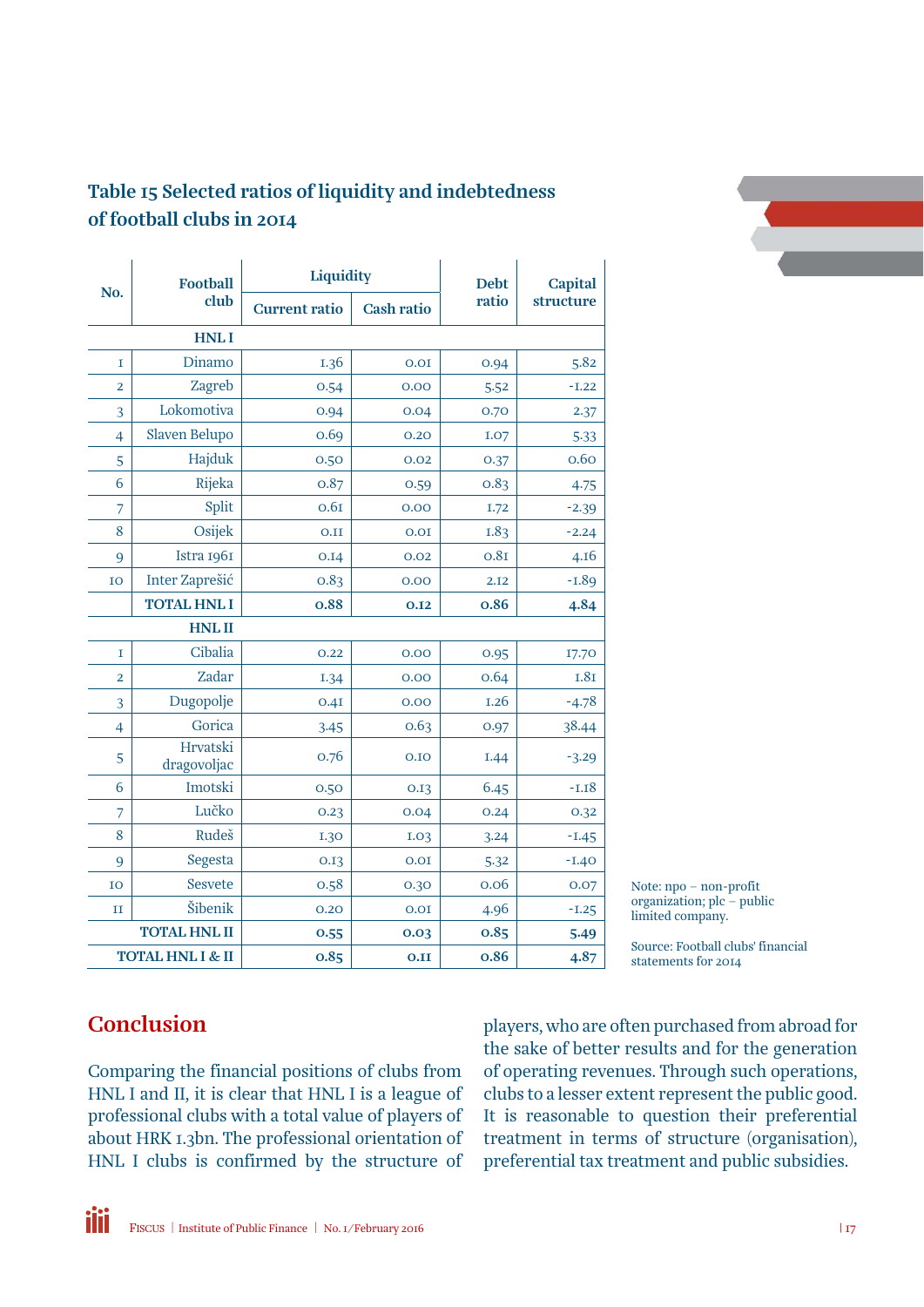Not only are non-profit organizations generally not liable to income tax, but the tax treatment of transfers of players is also questionable. Dinamo alone has in the last twenty years generated nearly HRK 1.5bn from transfers. As the largest Croatian football club, Dinamo receives an HRK 20m annual donation from the City of Zagreb, which is more than double the revenues generated from sales of goods and services, or about 25 times more than the revenues from membership dues and membership fees. At the same time, in 2014 Dinamo paid out HRK 6.5m in donations, whereas the financial statements reveal about HRK 10m claims related to loans made to citizens and households as well as to corporates. Due to significant funding from the city budget, the justification of such loans is doubtful.

The financing structure of football clubs is dominated by liabilities. Especially worrying is the fact that of the 21 clubs covered by the analysis, 10 clubs have a negative value of capital. The liabilities of Dinamo represent one half of the long-term liabilities of all HNL I and HNL II clubs. A large part of these liabilities, which in 2014 increased almost seven times, relates to loans from banks and other creditors abroad.

The rather unfavourable financial position of football clubs in Croatia is confirmed by indicators of liquidity and indebtedness. According to all analysed parameters, clubs generally have a pretty bad financial position.

This further indicates the need for urgent regulation of this sector and the establishment of a stable legal and institutional infrastructure for its long-term sustainability. It is vital clearly to profile the status of football clubs and their organizational structure. For publicly financed football clubs, concrete ways and amounts of funding, but also the purpose of funds collected in such a way should be prescribed.

The financial results and liabilities created show that football has grown and has been transformed from being a financially less important social activity with obvious public benefits into a serious branch of the economy with the increasing representation of private interests. Although only a small fraction of clubs in Croatia (mostly those from HNL I) have made the transition into professional sport, it is necessary to make a sharp distinction between the operations of professional and amateur clubs. Football clubs should be treated in the system of public financing in line with their status.

#### **Literature**

Morrow, S. (1997). Accounting for Football Players. Financial and Accounting Implications of 'Royal Club Liégois and Others V Bosman' for Football in the United Kingdom. *Journal of Human Resource Costing and Accounting*, 2 (1), 55-71.

UEFA (2012). *[Club licensing and Financial Fair Play](http://www.uefa.com/MultimediaFiles/Download/Tech/uefaorg/General/01/80/54/10/1805410_DOWNLOAD.pdf) [regulations 2012](http://www.uefa.com/MultimediaFiles/Download/Tech/uefaorg/General/01/80/54/10/1805410_DOWNLOAD.pdf)*. Geneva: UEFA.